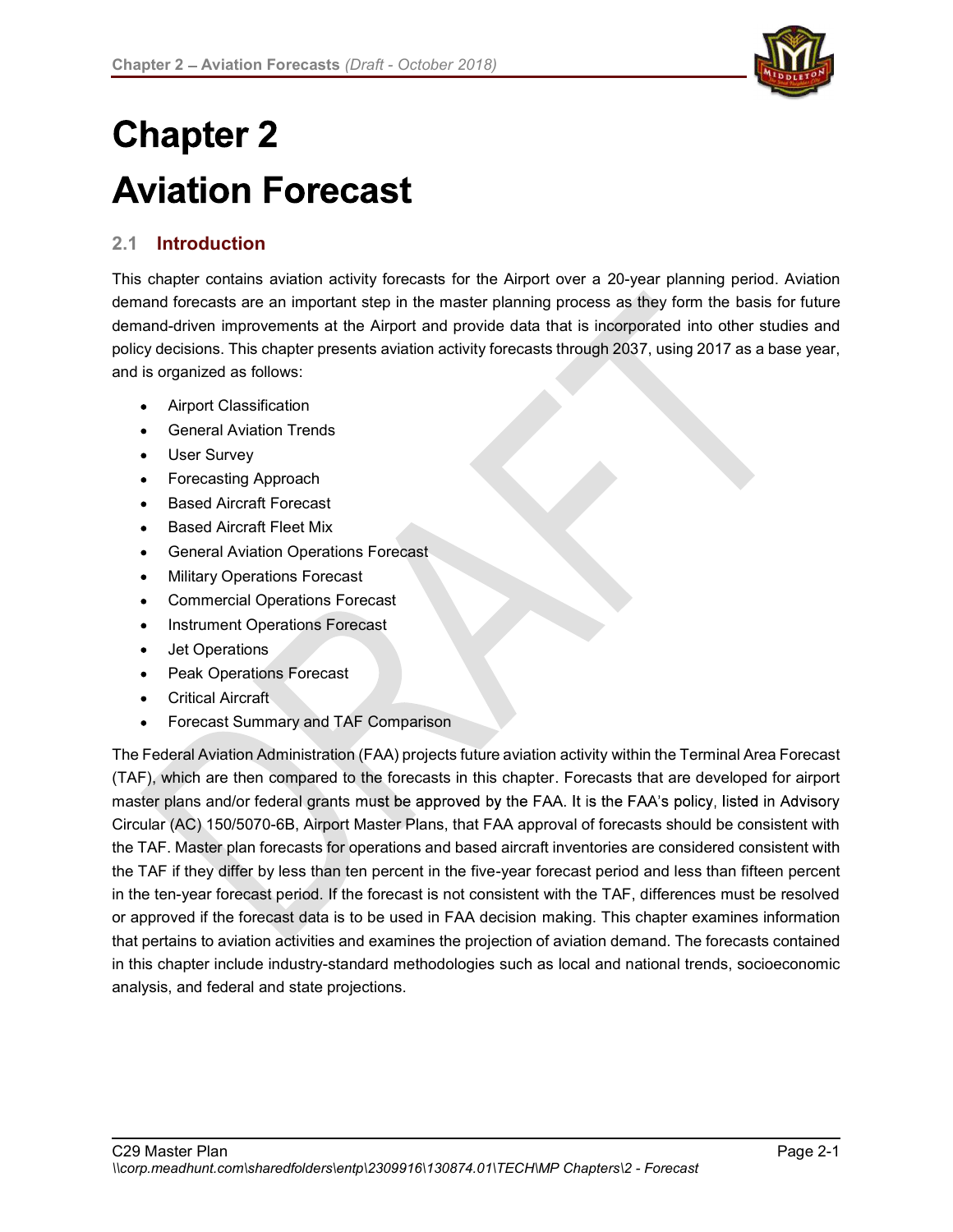

# 2.2 Airport Classification

The Airport has been owned and operated by the City since 1998 and serves a vital role in the regional transportation infrastructure while providing a buffer between the agricultural land to the north and west as well as the developed commercial and residential areas to the south and east. The 2017 - 2021 National Plan of Integrated Airport Systems (NPIAS) identifies 3,340 public use airports (3,332 existing and eight proposed) that contribute to the national air transportation system. This equals approximately 65% of the 5,136 public use airports and 17% of the 19,536 total U.S. airport facilities. The NPIAS is a report submitted to Congress by the FAA on a biannual basis that identifies airports included in the National Airspace System (NAS), discusses the various roles they serve, and determines development projects eligible for federal funding under the Airport Improvement Program (AIP).

Airports are grouped into two major categories under the NPIAS: primary and nonprimary. Primary airports have scheduled air carrier service and at least 10,000 annual enplaned passengers. General aviation (GA) aircraft typically use nonprimary airports, which are grouped into five categories: national, regional, local, basic, and unclassified. C29 is considered a regional GA airport. Of the 87 NPIAS airports in Wisconsin, 13 are classified as regional airports. Regional airports are located in or near metropolitan areas serving sizable populations and the FAA anticipates that these airports support regional economies with long distance flying and prominent levels of activity, including jet and multiengine aircraft. The 2017 FAA Terminal Area Forecast (TAF) records 87 based aircraft and 40,966 annual operations at C29.

In addition to federal planning, the Airport is also considered at a state level. The Wisconsin Department of Transportation recently updated the role of airport classifications in Wisconsin as part of their Wisconsin State Airport System Plan 2030. The updated classifications are based on a combination of both aviation and non-aviation factors, which consist of the following four primary performance categories:

- Activity This evaluated such factors as the number and type of based aircraft, the number of annual operations, and the number of registered pilots within a 30-minute drive time.
- Economics This category evaluated the percentage of itinerant operations, the gross regional product (GRP) within a 30-minute drive time, and the total retail sales within a 30-minute drive time.
- **Accessibility**  $-$  This category considered the population, the number of jobs, and the overall number of square miles that fell within a 30-minute drive time of the airport.
- Facilities This category rated the airports based on their physical facilities such as runway length and precision approach capabilities.

Based on equal consideration of these categories, the Wisconsin State Airport System Plan 2030 categorizes C29 as a Large General Aviation Airport. Airports of this category support all GA aircraft and include daily operations of all types of business jets.

# 2.3 General Aviation Trends

Projections of aviation demand presented in this chapter are informed by existing and historical industry wide trends. However, it is also important to understand current local changes. Local, regional, and national trends all have significant effects on the use of the Middleton Municipal Airport and economic impacts play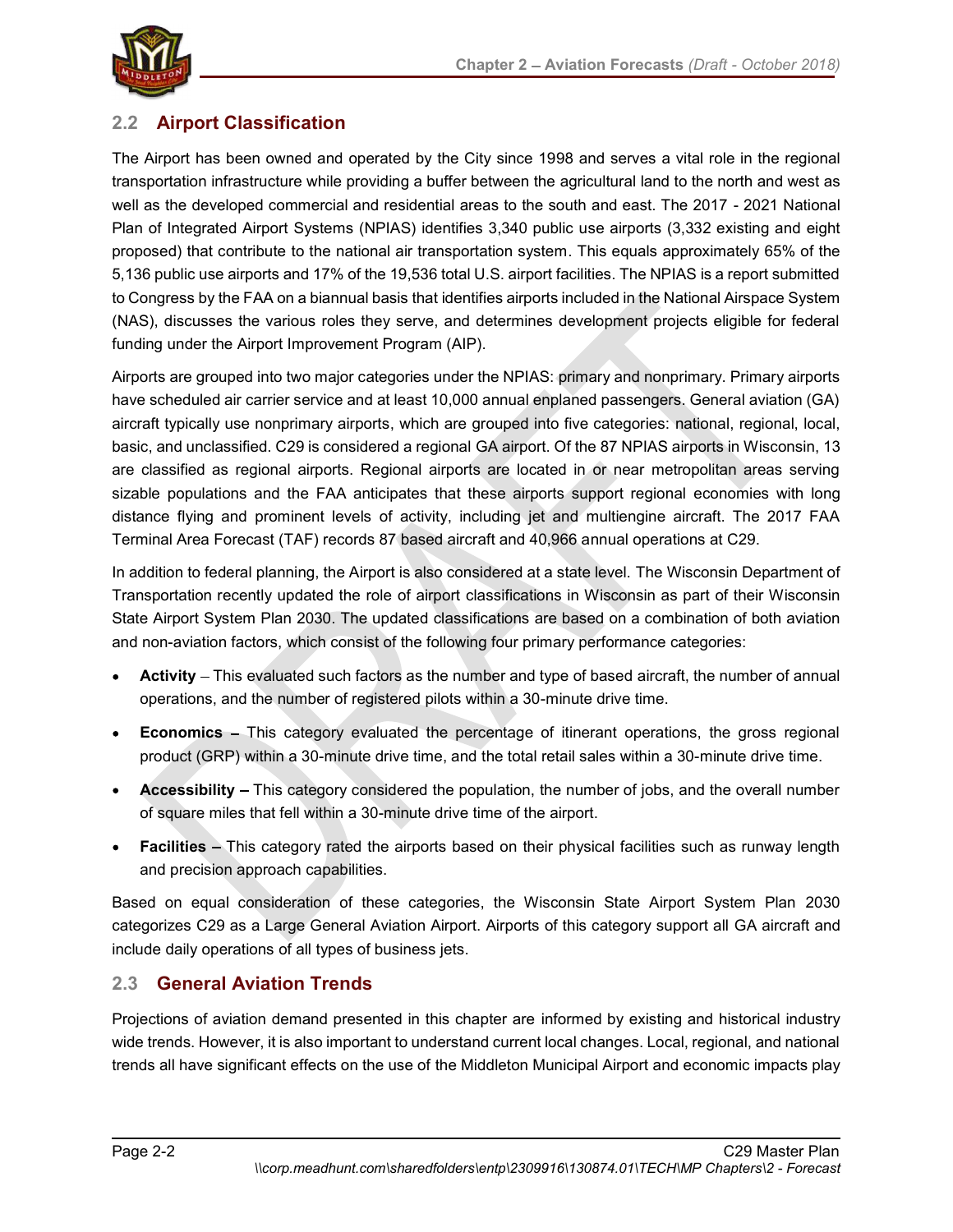

a considerable role in aviation forecast trends, due to the amount of business related travel that occurs at the Airport.

Chapter 2 – Aviation Forecasts (*Draft - October 2018*)<br>
a considerable role in aviation forecast trends, due to the amount of business related travel that occurs at<br>
the Airport.<br>
Operations at C29 have remained relativel notable increase from 41,610 operations in 2004 to 47,768 in 2009, before a decrease to 40,510 operations in 2010 following the 2008 recession, where annual operations remained until 2016. The following year saw Chapter 2 – Aviation Forecasts (*Draft - October 2018*)<br>
a considerable role in aviation forecast trends, due to the amount of business related travel that occurs at<br>
the Airport.<br>
Operations at C29 have remained relativel hangars are currently at capacity and the Airport is unable to house additional aircraft. Interest has been expressed by local pilots and businesses in basing additional aircraft at C29 but the hangar area is completely built out and additional construction in this area is not feasible. Although national trends have seen a decline in recreational activity over the past several decades it is important to separate the economic impacts to the Airport from a lack of growth due to hangar capacity. There have been at least sixteen inquires from October 2017 to June 2018 and it is likely that existing built up demand would create at least a short term rapid increase in based aircraft as hangar space becomes available.

National trends and the changing industry may also impact the Airport over the long-term. There has been a national decrease in piston aircraft and active pilots over the past several decades. Between 1980 and 2009 pilot certification experienced a decrease of 28 percent. The rising cost of aircraft ownership and operation is a leading factor in declining pilot numbers and student pilots are not replacing retiring pilots at an effective rate. This is supported by decreasing instructional hours, the increasing average age of pilots, and a downward trend in student pilots. However, there are two primary areas of forecasted growth that may impact C29. The first is the increase in turbine aircraft. The FAA 2017 FAA Aerospace Forecast reports that in 2016, single-engine piston deliveries decreased by 7.4 percent while jet deliveries increased 1.8 percent. This reflects the post-recession trend of an increase in new turbine aircraft shipments surpassing piston aircraft shipments. This trend is illustrated in Chart 2-1, as reported by the General Aviation Manufactures Association (GAMA). Although turbine aircraft are becoming more prominent, the current runway length at C29 limits the size of aircraft able to utilize the Airport.





Source: GAMA 2017 Annual Report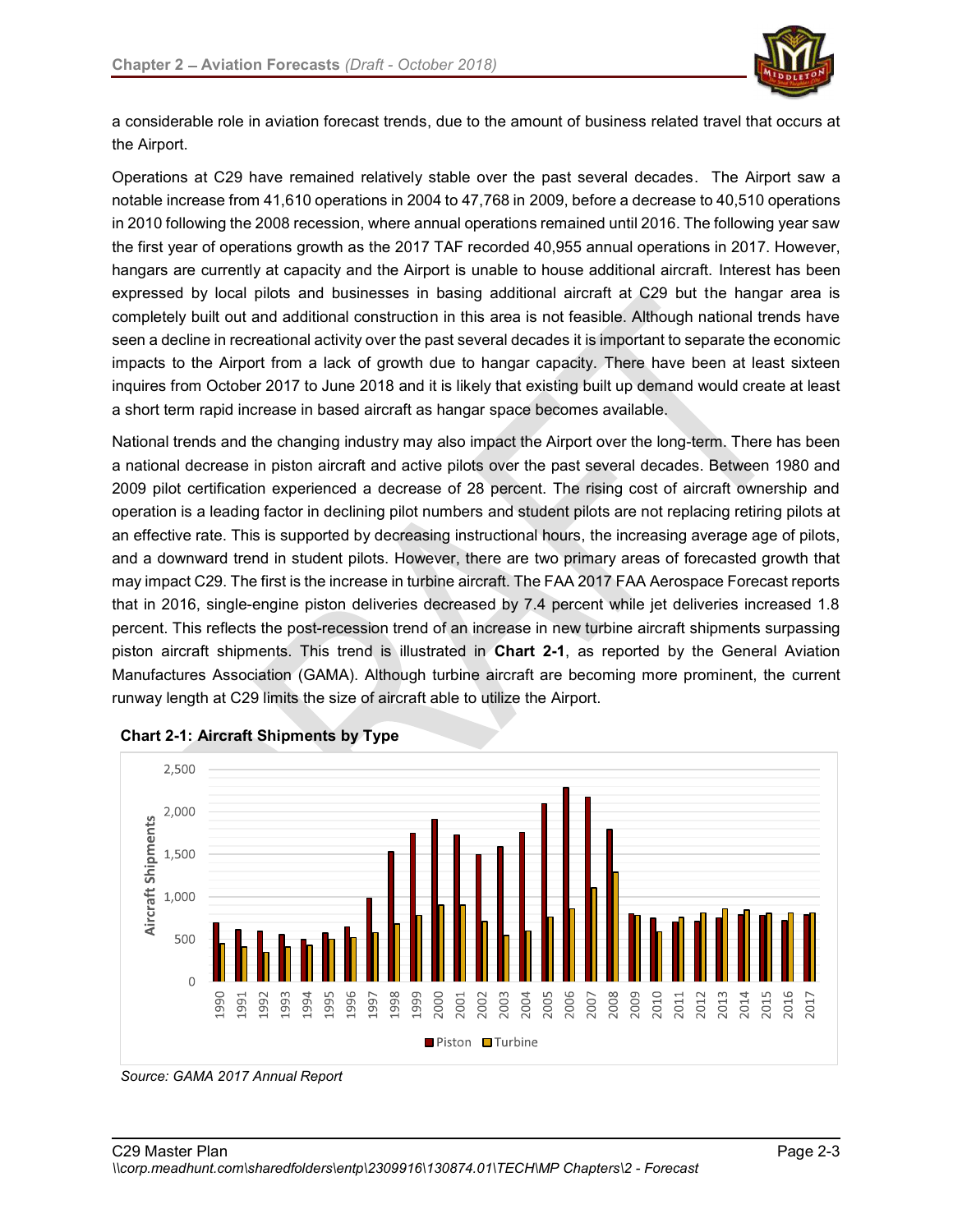

# 2.4 User Survey

In May of 2018 an online survey was made available to local pilots to gather information about the frequency and types of use at C29. As of July 2018, a total of 91 responses have been gathered and this section summaries those relevant to this chapter. Responses related to runway length and other facility needs will be discussed in the following chapter.

#### 2.4.1 Airport Use

Of those that responded, 61 stated that they use the Airport. This includes based, local and itinerant users and Chart 2-2 shows the variety of activities the Airport supports. Please note that users could select all use types relevant to them, so totals are greater than 61. Recreation is the most prominent use while the Airport also supports activity by based users and for flight training. It is worth noting that as based aircraft users make up a sizable portion of activity at the Airport it is logical to assume that the Airport could see a significant increase in operations if additional hangars are constructed. Business aviation makes up a smaller portion of activity but still maintains a strong presence on the Airport. Users were then asked to further define any other uses and to describe any importance of the Airport for their business use.

Several users stated that they visit the Airport to attend various community events, such as Young Eagles and for the local chapter of the Experimental Aircraft Association (EAA). Pilots also make use of the Airport for mechanical assistance, fueling or other maintenance services. In addition to supporting recreation, flight training and community events, the users also made it clear that the Airport bolsters local business. Twentysix respondents emphasized that it was very important to their business. The Airport reportedly saves time when arriving in the area for business and users will also use their hangar as a meeting area upon arrival. Due to the time savings of flying directly into the area it creates a more cost effective manner to visit the area. The Airport's proximity to the City of Madison provides a convenient but uncongested method of accessing the area.



#### Chart 2-2: Airport Use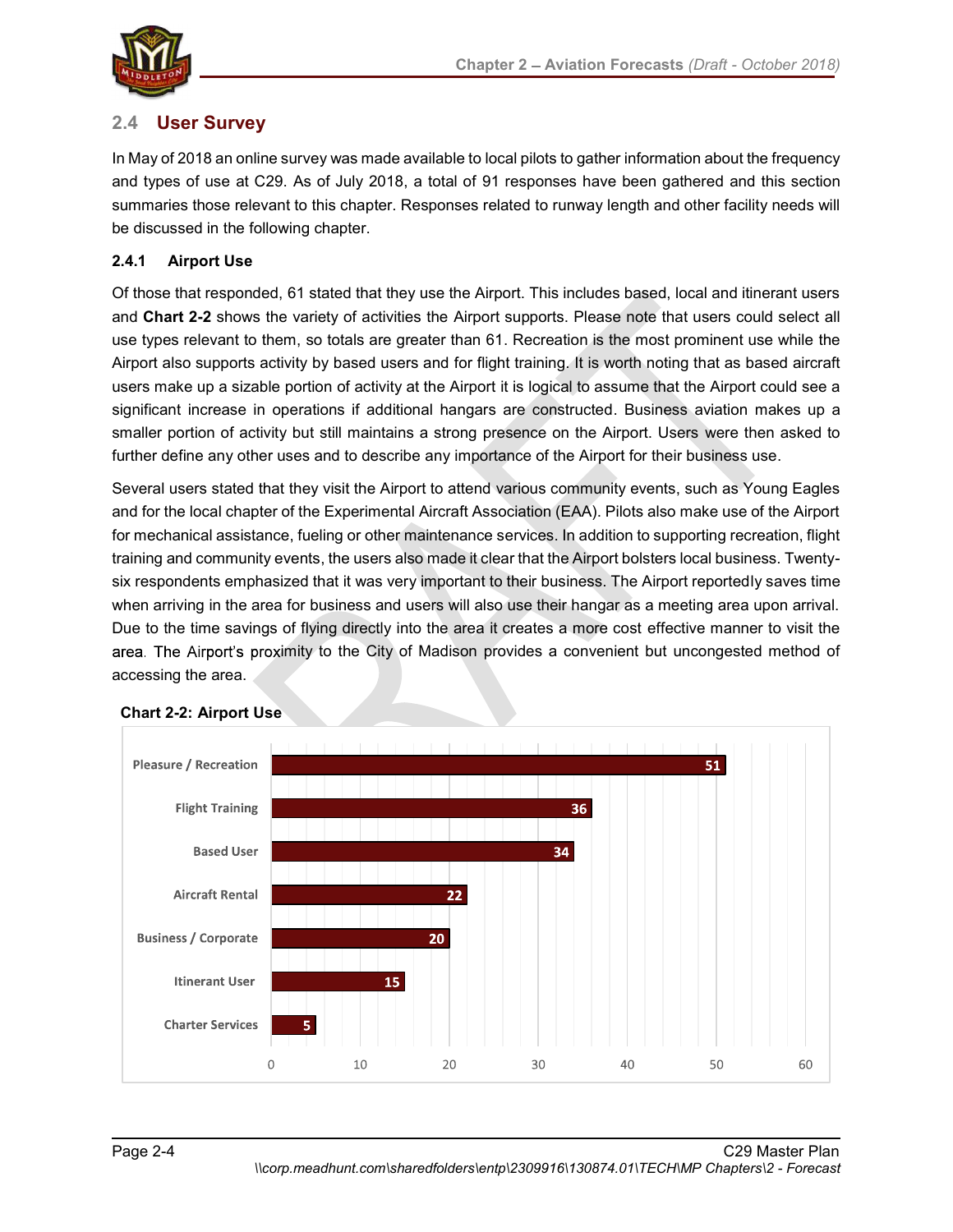

#### 2.4.2 Fleet Mix

The Airport master record indicates that as of June 2018 the majority of aircraft based at the Airport are single engine aircraft, although two jets and eight multiengine aircraft are present. Survey responses closely aligned with this trend as the vast majority of aircraft used at C29 were single engine piston aircraft. However, some larger aircraft operating at the Airport include the Cessna 340, 310, Caravan, Citation Mustang and the Learjet 45. Pilots with larger aircraft stated that they may base these aircraft at other airports with larger runways and only use them at C29 when conditions allow.

#### 2.4.3 Operations and Trip Length

Users estimate that they conduct between 3,150 - 3,781 annual operations. A total of 68 percent of respondents stated they anticipate their operations to increase in the future and 40 percent expect to purchase another aircraft. Existing respondents' aircraft are generally similar, normally single engine piston aircraft and all of which are less than 12,500 pounds. However, trip length varies considerably, as shown in Table 2-1. A large portion of users conduct trips less than 250 miles although trips lengths as great as 1,000 miles are not uncommon. For reference, the maximum range of a C172 in still air is approximately 730 miles. This would indicate that pilots are using their aircraft to their maximum range or stopping to refuel while operating out of C29.

| <b>Trip Length</b> | $0\%$ | $> 0\% - 25\%$ | $25\% - 50\%$ | $50\% - 75\%$ | 75%   |
|--------------------|-------|----------------|---------------|---------------|-------|
| < 100              | 4%    | 19%            | 21%           | 14%           | 39%   |
| $100 - 250$        | 7%    | 42%            | 21%           | 4%            | 7%    |
| $250 - 500$        | 14%   | 42%            | 16%           | $0\%$         | 2%    |
| 500-750            | 25%   | 32%            | 5%            | $0\%$         | $0\%$ |
| 750 - 1,000        | 28%   | 26%            | $0\%$         | $0\%$         | $0\%$ |
| > 1,000            | 30%   | 21%            | 2%            | $0\%$         | $0\%$ |

Table 2-1: Percentage of Operation by Trip Length (by % of respondents)

#### 2.4.4 Conclusion

Airport users indicate that the Airport is generally meeting their needs in relation to their current operations, as the fleet mix of respondents tends to be single engine piston aircraft. The few turbine users that operate at the Airport state that their operations are limited due to runway length, but it is often more than adequate for piston users. Operations are expected to increase as pilots continue to utilize the Airport and additional aircraft are added based on hangar availability. The following chapter will provide a more focused examination of hangar, runway and other facility needs.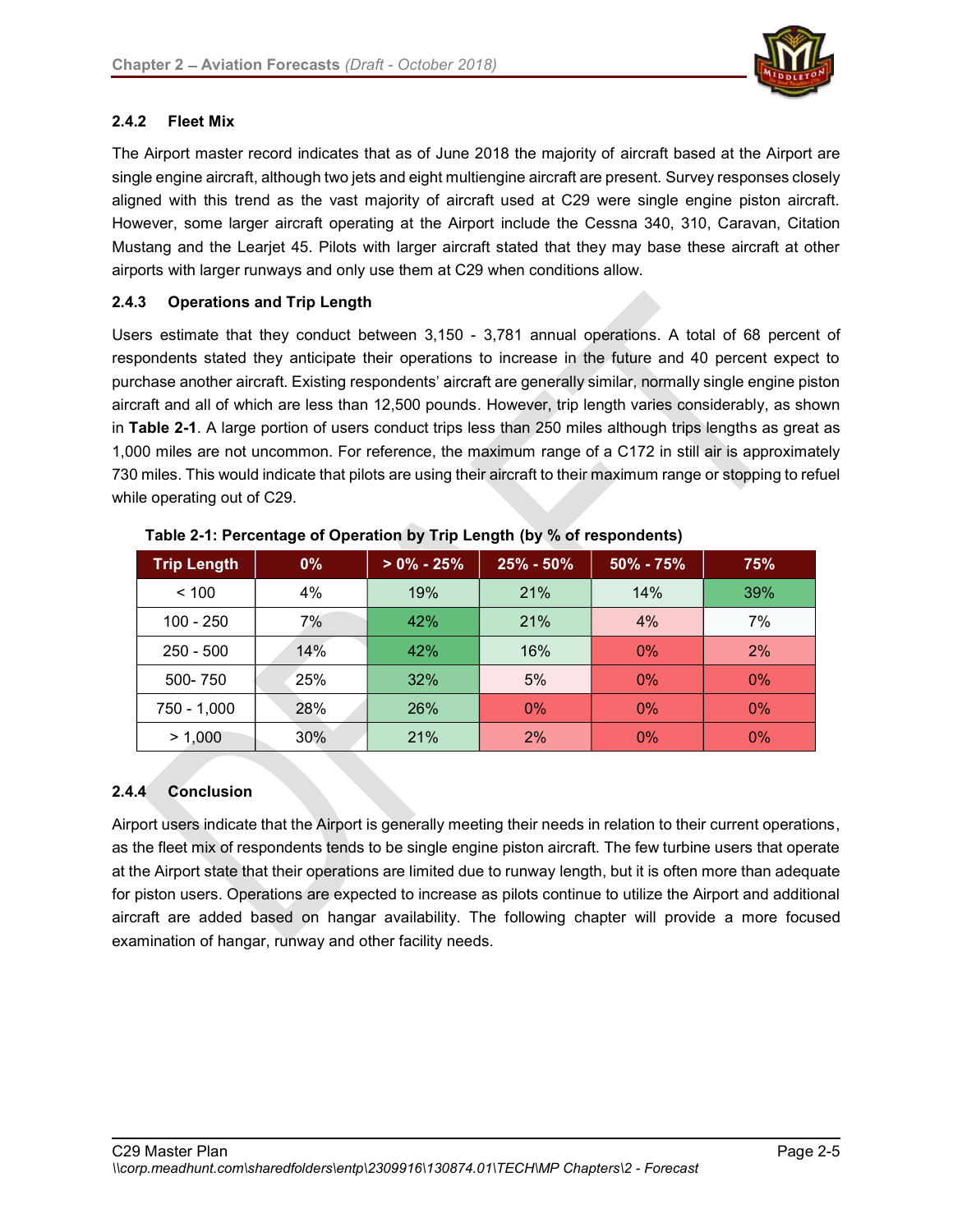

# 2.5 Forecasting Approach

Several forecasting techniques may be used to project aviation activity that ranges from subjective judgment to sophisticated mathematical modeling. These forecasts incorporate local and national industry trends in assessing current and future demand. Socioeconomic factors such as local population, retail sales, and employment have also been analyzed for their relationship with the levels of aviation activity. FAA forecasts, market share methodologies, and socioeconomic methodologies are used to develop forecasts for C29 and are described in the following sections.

#### 2.5.1 FAA Forecast Analysis

Historical and projected aviation activity is reported by the FAA in the TAF. Typical forecasting approaches may be deemed less valid due to recent fluctuations in aviation related activity at both a local and national level or if the TAF is deemed to not reflect current trends. In some instances, the TAF is reviewed and may be used for purposes of long-range planning.

#### 2.5.2 Growth Rate

This methodology uses the growth rates projected by relevant planning documents and applies these growth rates to activity at C29. These growth rates are often gleaned from state or federal planning documents such as the FAA TAF, FAA Aerospace Forecast, or the State Aviation System Plan (SASP). Once the growth rates relevant to C29 are determined they are applied to various types of aviation activity at the Airport.

#### 2.5.3 Market Share Methodology

Market share, ratio, or top-down methodologies compare local levels of activity with a larger entity. Such methodologies imply that the proportion of activity that can be assigned to the local level is a regular and predictable quantity. This method has been used extensively in the aviation industry to develop forecasts at the local level. Historical data is most commonly used to determine the share of total national traffic activity that will be captured by a particular region or airport.

#### 2.5.4 Regression Analysis

Regression analyses examine the direct relationship between two or more sets of historical data. Local socioeconomic conditions examined in this chapter include population, total employment, and total retail sales for Dane County. Historical and forecasted socioeconomic statistics for Dane County were obtained from the economic forecasting firm Woods & Poole Economics, Inc. and are shown in Table 2-2. The relationship between aviation activity at the Airport and socioeconomic data is measured by determining how changes to one variable impact the other. This is measured with the R<sup>2</sup> value where a result of 1 implies a perfect relationship, with each variable perfectly influencing and driving the other, while 0 means no relationship. Future aviation activity projections were developed based on the observed and projected relationship between historical aviation activity and the socioeconomic data sets.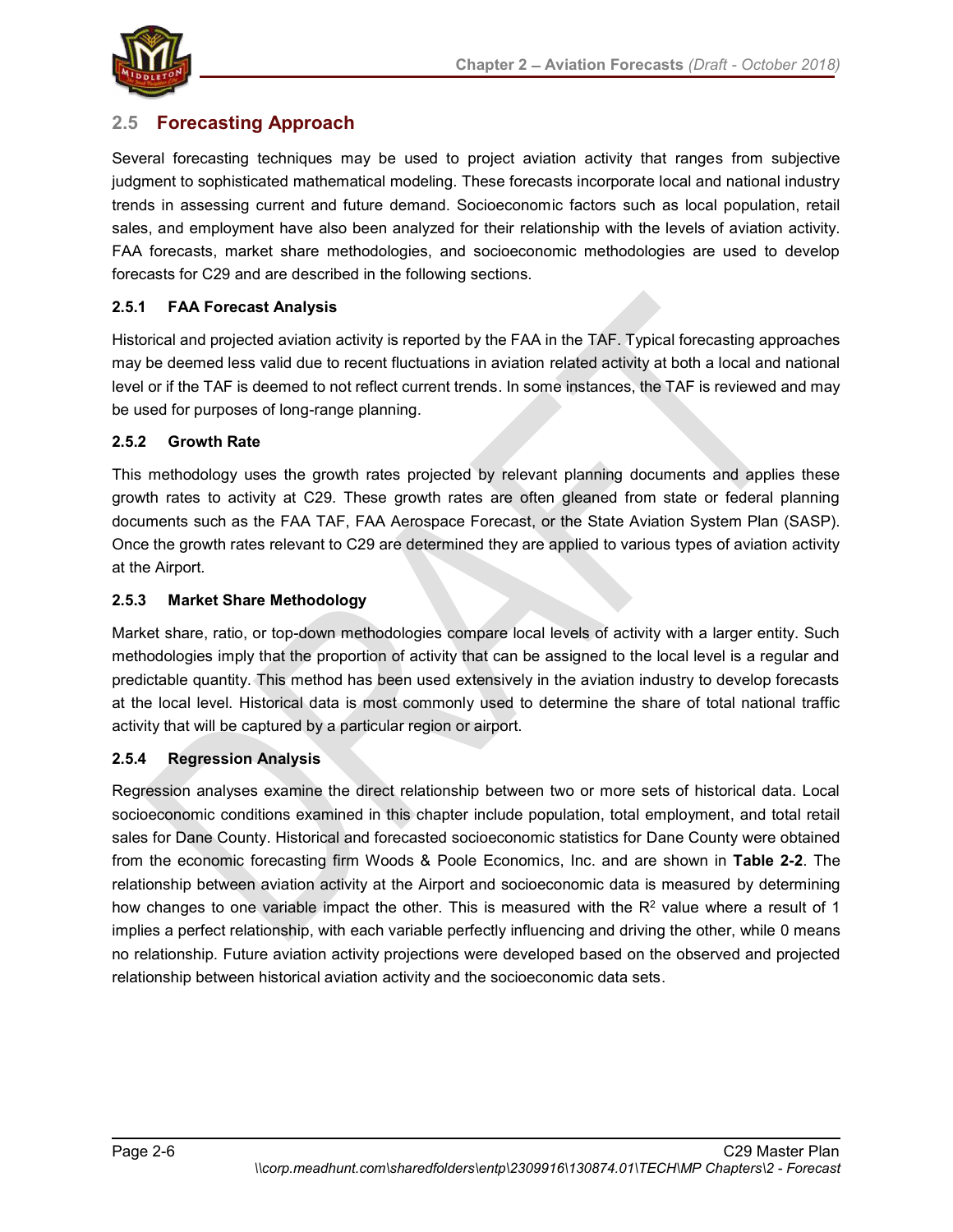

| Year              | <b>Population</b> | <b>Employment</b> | <b>Total Personal</b><br><b>Income (\$2009)</b> | <b>Income Per</b><br>Capita (\$2009) |
|-------------------|-------------------|-------------------|-------------------------------------------------|--------------------------------------|
| <b>Historical</b> |                   |                   |                                                 |                                      |
| 2007              | 471,644           | 386,540           | \$21,703,897,000                                | \$46,018                             |
| 2008              | 471,644           | 387,067           | \$21,615,560,000                                | \$45,241                             |
| 2009              | 477,791           | 378,960           | \$21,189,464,000                                | \$43,692                             |
| 2010              | 484,979           | 378,961           | \$21,257,913,000                                | \$43,455                             |
| 2011              | 489,190           | 388,220           | \$22,317,488,000                                | \$44,953                             |
| 2012              | 496,460           | 395,794           | \$23,047,582,000                                | \$45,780                             |
| 2013              | 503,438           | 401,163           | \$23,673,109,000                                | \$46,417                             |
| 2014              | 510,007           | 410,783           | \$24,349,239,000                                | \$47,143                             |
| 2015              | 516,494           | 420,074           | \$25,859,633,000                                | \$49,456                             |
| 2016              | 522,878           | 432,105           | \$26,485,955,000                                | \$49,854                             |
| 2017              | 531,273           | 445,940           | \$27,158,552,000                                | \$50,577                             |
| <b>Projected</b>  |                   |                   |                                                 |                                      |
| 2022              | 536,975           | 484,537           | \$30,623,737,000                                | \$53,890                             |
| 2027              | 568,267           | 520,686           | \$34,149,177,000                                | \$56,849                             |
| 2032              | 600,701           | 554,700           | \$37,612,234,000                                | \$59,388                             |
| 2037              | 633,330           | 584,248           | \$40,945,814,000                                | \$61,630                             |
| <b>CAGR</b>       | 0.60%             | 0.72%             | 1.13%                                           | 0.47%                                |

Table 2-2: Local Socioeconomic Factors - Dane County, WI

Source: Woods & Poole Inc.

#### 2.6 Based Aircraft Forecast

Based aircraft determine many facility requirements. As local aircraft will usually desire hangars due to the Wisconsin winters and other weather hazards, based aircraft are often the driving factor in determining hangars, the dimensions and layout of supporting taxiway and taxilanes, as well as other facilities. This section utilizes the aforementioned methodologies to examine historical and future based aircraft counts.

#### 2.6.1 FAA TAF

The FAA defines a based aircraft at an airport as an aircraft that is "operational & air worthy" and typically based at the airport for a majority of the year. The current FAA 5010 Airport Master Record notes an inspection date of May 24, 2018 and notes the following based aircraft: 81 single-engine aircraft, 2 jets, 8 multi-engine aircraft, and 3 helicopters, for a total of 94 aircraft. Data in the FAA's TAF differs from the FAA 5010 Airport Master Record. The FAA TAF notes the following 2017 based aircraft: 76 single-engine aircraft, 2 jets, 7 multi-engine aircraft, and 2 helicopters, for a total of 87. No growth is projected by the TAF in any category and forecasts 87 total aircraft for the duration of the planning period.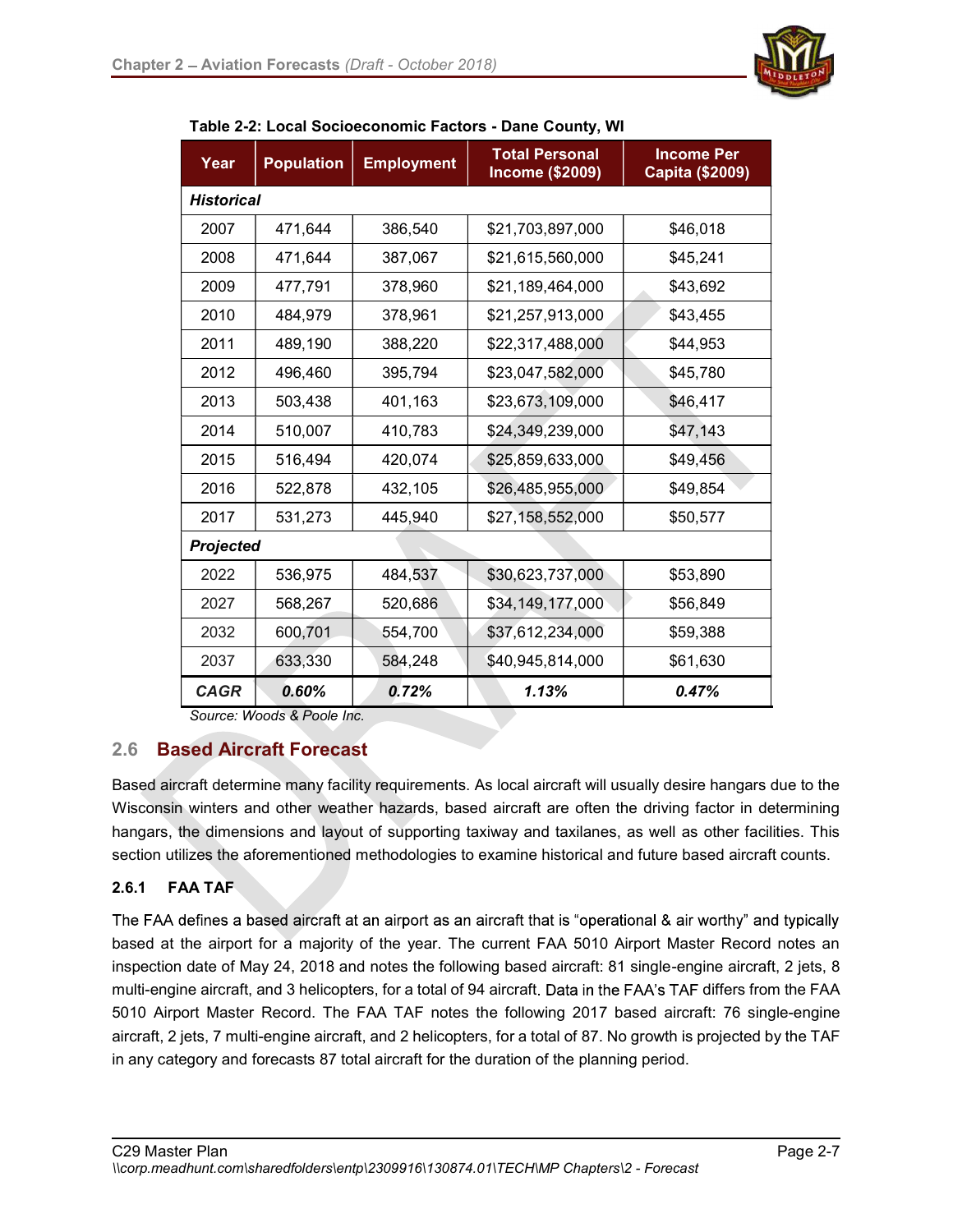

Methods for reporting based aircraft at airports have changed in recent years, and this is reflected in the wide fluctuations in the historical TAF data for based aircraft at C29. Historical TAF records show an increase from 39 to 63 aircraft from 2004 to 2005, 60 to 74 from 2011 to 2012, and 72 to 86 from 2014 to 2015. Although the TAF is the source for historical based aircraft numbers, the Airport Master Record is used in this chapter for the current aircraft count due to its more frequent updates and local focus. It is recommended that the Airport work with the Wisconsin Bureau of Aeronautics and the FAA to bring the 5010 Master Records and the TAF into conformity with the latest aircraft inventories completed.

#### 2.6.2 Growth Rate

The growth rates from the FAA 2017 TAF and 2017 Aerospace Forecast were determined and then applied to the based aircraft counts at C29. Each of these forecast documents have individual advantages. The 2017 FAA TAF forecasts total based aircraft by region and is therefore more relevant to activity at C29 than a national forecast. The TAF projects total based aircraft within the Great Lakes region while the 2017 Aerospace Forecast projects active aircraft by specific aircraft type. Each of the respective growth rates in these planning documents are applied to aircraft at C29 and can be seen in Table 2-3. 2.6.2 Growth Rate<br>
Alerospace Forecast were determined and then applied<br>
Alerospace Forecast were determined and then applied<br>
Corecast documents at C29. Each of thes<br>
Year<br>
The market share in the market share in the mark

#### Table 2-3: Based Aircraft Forecast Growth Rate

| Year        | <b>National</b><br><b>Growth</b> | <b>Regional</b><br><b>Growth</b> |
|-------------|----------------------------------|----------------------------------|
| ч.<br>2017  | 94                               | 94                               |
| 2022        | 91                               | 97                               |
| 2027        | 88                               | 100                              |
| 2032        | 85                               | 103                              |
| 2037        | 83                               | 106                              |
| <b>CAGR</b> | $-0.65%$                         | 0.61%                            |

Source: 2017 FAA TAF, 2017 FAA Aerospace Forecast, Mead & Hunt. Notes: Regional growth derived from TAF and national growth derived from Aerospace Forecast

#### 2.6.3 Market Share

The market share methodology compares local based aircraft at the Airport to a greater whole, such as regional or statewide based aircraft. A review of aircraft based in the Great Lakes FAA regional district from 2017. The 2017 market share is applied to the forecasted total aircraft for the duration of the planning period and shown in Table 2-4.

|             | Table 2-4. Based All Gialt Forecast — Market Share |                    |                     |
|-------------|----------------------------------------------------|--------------------|---------------------|
| Year        | <b>C29 Aircraft</b>                                | <b>Great Lakes</b> | <b>Market Share</b> |
| 2017        | 94                                                 | 28,538             | 0.33%               |
| 2022        | 97                                                 | 29,486             | 0.33%               |
| 2027        | 100                                                | 30,391             | 0.33%               |
| 2032        | 103                                                | 31,299             | 0.33%               |
| 2037        | 106                                                | 32,219             | 0.33%               |
| <b>CAGR</b> | 0.62%                                              | 0.61%              | N/A                 |

# Table 2-4: Based Aircraft Forecast Market Share

Source: 2017 FAA TAF, 2017 FAA Aerospace Forecast, Mead & Hunt.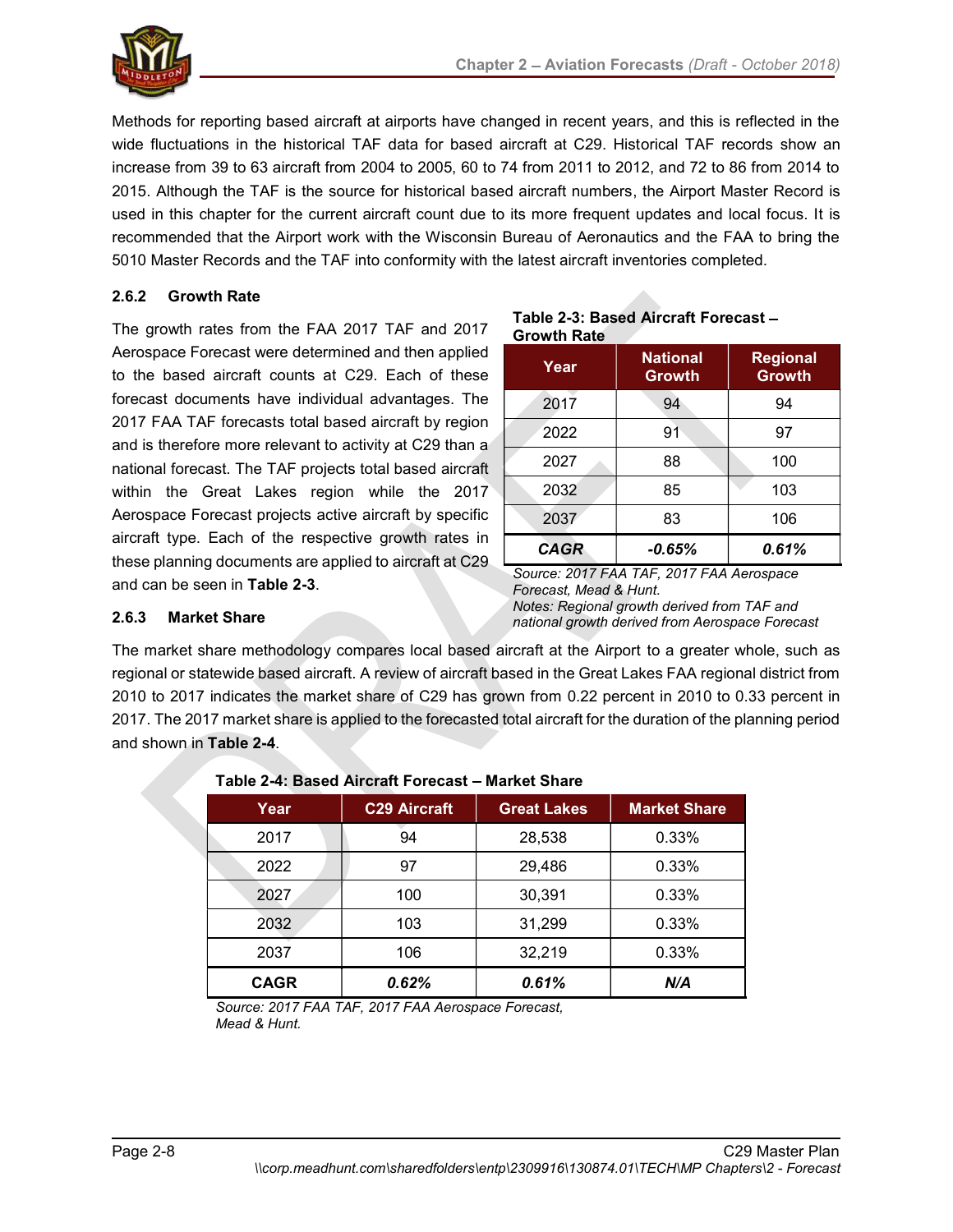

#### 2.6.4 Regression Analysis

As described above, this section **Table 2-5: Based Aircraft Forecast –**<br>compares socioeconomic data to **Regression Analysis R<sup>2</sup> Values** compares socioeconomic data to historical based aircraft to determine their relationship. The population, total employment, and total retail sales for Dane County are compared to historical based aircraft since 1980. The relationship with each of the socioeconomic conditions are shown by the R<sup>2</sup> value in Table 2-5. Although R<sup>2</sup> Source: Woods & Poole Inc values vary, none exceed the 0.9 value

# Regression Analysis R<sup>2</sup> Values

| <b>Socioeconomic Value</b>               | $R^2$ Value |
|------------------------------------------|-------------|
| Population                               | 0.27        |
| <b>Total Personal Income</b>             | 0.20        |
| Employment                               | 0.28        |
| Income per Capita                        | 0.17        |
| Multivariate - Population and Employment | 0.56        |
| Source: Woods & Poole Inc.               |             |

Notes: Income uses 2009 dollars

desired before using these values to project future aviation activity. Currently, 94 aircraft are based at the Airport, which is greater than socioeconomic data would currently indicate. Therefore, each of the regression analysis used in this section forecast fewer number of aircraft initially than currently exist at the Airport. To correct for this and produce a more stable trend, the compound annual growth rates (CAGR) of each of the regression analysis forecasts have instead been applied to the existing aircraft to result in more realistic growth over the planning period. These modified forecasts are shown below in Table 2-6.

| Year        | <b>Population</b> | <b>Employment</b> | <b>Total Personal</b> | Income Per Capita |
|-------------|-------------------|-------------------|-----------------------|-------------------|
| 2017        | 94                | 94                | 94                    | 94                |
| 2022        | 99                | 98                | 100                   | 97                |
| 2027        | 105               | 103               | 106                   | 100               |
| 2032        | 111               | 108               | 113                   | 103               |
| 2037        | 118               | 113               | 121                   | 106               |
| <b>CAGR</b> | 1.14%             | 0.91%             | 1.25%                 | 0.62%             |

Table 2-6: Based Aircraft Forecast - Modified Regression Analysis

Source: 2017 FAA TAF, 2017 FAA Aerospace Forecast, Mead & Hunt.

#### 2.6.5 Demand Based Forecast

One of the shared limitations of many industry standard methodologies is that they usually seek to establish a growth rate or steady relationship with local socioeconomic conditions in order to project future operations. Due to this approach, they are unable to account for changes in the market or existing airport limitations. Since hangar space at C29 is limited aircraft are unable to be based at the Airport despite existing demand. The user survey, discussed in **Section 2.4**, records that 18 respondents stated they would consider basing their aircraft at C29 if hangar space was available. This, in conjunction with the 16 inquires regarding hangar space over the past year, indicate that if hangar space was suddenly available the based aircraft would likely increase in manner previous methodologies are unable to capture.

Therefore, this forecast uses the user survey and hangar inquires as the basis for establishing demand in the short term before returning future growth to expected regional trends. To establish an uninhibited forecast based on demand, instead of existing constraints, this forecast also assumes jet aircraft would be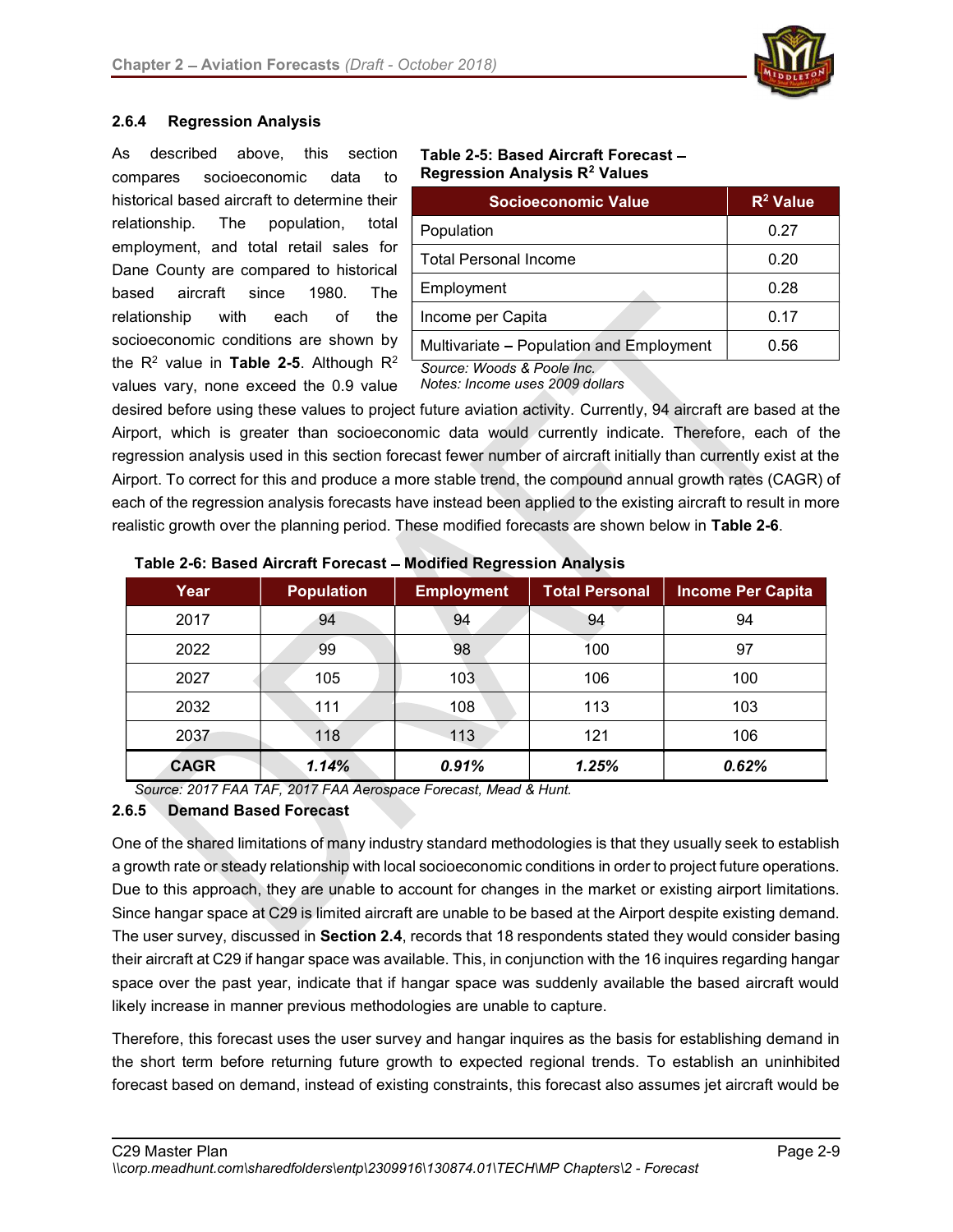uninhibited by future runway length. As stated in the user survey, jet aircraft occasionally operate at C29 but are based elsewhere as weather or a contaminated runway may inhibit their operations at C29.

This forecast projects growth in three ways. The first is that it follows the baseline of organic regional growth established by the TAF, as discussed in Section 2.6.2. This forecast provides a growth rate independent from the particular conditions at C29 and is reflective of the larger aviation industry. Second, the existing known demand is phased into the Airport over time. A total of 18 user survey respondents stated they would be interested in basing their aircraft at C29 but it assumed not every one of them would make an immediate transition. As at least sixteen inquiries have been made over the past year for hangar space it is expected that demand would be high in the first five years before slowly declining. Future aircraft transitioning from another airport to C29 in the long term would likely come from the Dane County Regional Airport (MSN), as C29 is able to act as reliever for business growth in the metropolitan area. The final type of growth would be based on jet aircraft which are expected to be one of the most rapidly growing aircraft types during the planning period. The 2017 FAA TAF projects an increase from 14,100 based jet aircraft in 2017 to 22,040 in 2037, a CAGR of 2.26%. Therefore, the final type of increase applies this growth rate to the existing two jets at C29, which is shown with a single decimal place to better depict incremental growth. Note that some of the demand based increase would also include jets. Finally, as based jet growth is forecasted separately, the existing two jet aircraft have been removed from the current TAF count. These combined types of growth can be seen below in Table 2-7.

| Year        | <b>TAF Based Growth</b><br>Rate (excludes jets) | <b>Demand Based</b><br><b>Increase</b> | <b>TAF Based</b><br><b>Jet Growth</b> | <b>Demand Based</b><br><b>Forecast</b> |
|-------------|-------------------------------------------------|----------------------------------------|---------------------------------------|----------------------------------------|
| 2017        | 92                                              |                                        | 2.0(2)                                | 94                                     |
| 2022        | 95                                              | 16                                     | 2.2(2)                                | 115                                    |
| 2027        | 98                                              | 3                                      | 2.5(3)                                | 124                                    |
| 2032        | 101                                             | 2                                      | 2.8(3)                                | 131                                    |
| 2037        | 104                                             |                                        | 3.1(3)                                | 139                                    |
| <b>CAGR</b> | 0.61%                                           | ۰                                      | 2.26%                                 | 1.96%                                  |

Source: 2017 FAA TAF, 2017 FAA Aerospace Forecast, Mead & Hunt.

#### 2.6.6 Based Aircraft Preferred Forecast

Although several of the regression analysis forecast project reasonable results, the strength of the relationship between socioeconomic data and historical based aircraft is not sufficient to use this as a method to project future activity. This may be partially due to variation between actual based aircraft counts and the number recorded by the annual FAA TAF. However, for this reason the regression analysis forecasts were dismissed from consideration. This also means the FAA TAF, which projects 87 aircraft for the duration of the planning period, does not reflect current conditions and it is unlikely it projects future activity. Recent trends show steady growth for the previous decade. Therefore, as the TAF is not thought to accurately reflect historic trends, this forecast was dismissed from consideration. While the market share forecast projects reasonable growth, this alone is not a reason to select a forecast. Market share forecasts are preferred when conditions remain the same and the market share at C29 has grown steadily over the past decade. Therefore, this forecast was dismissed from consideration.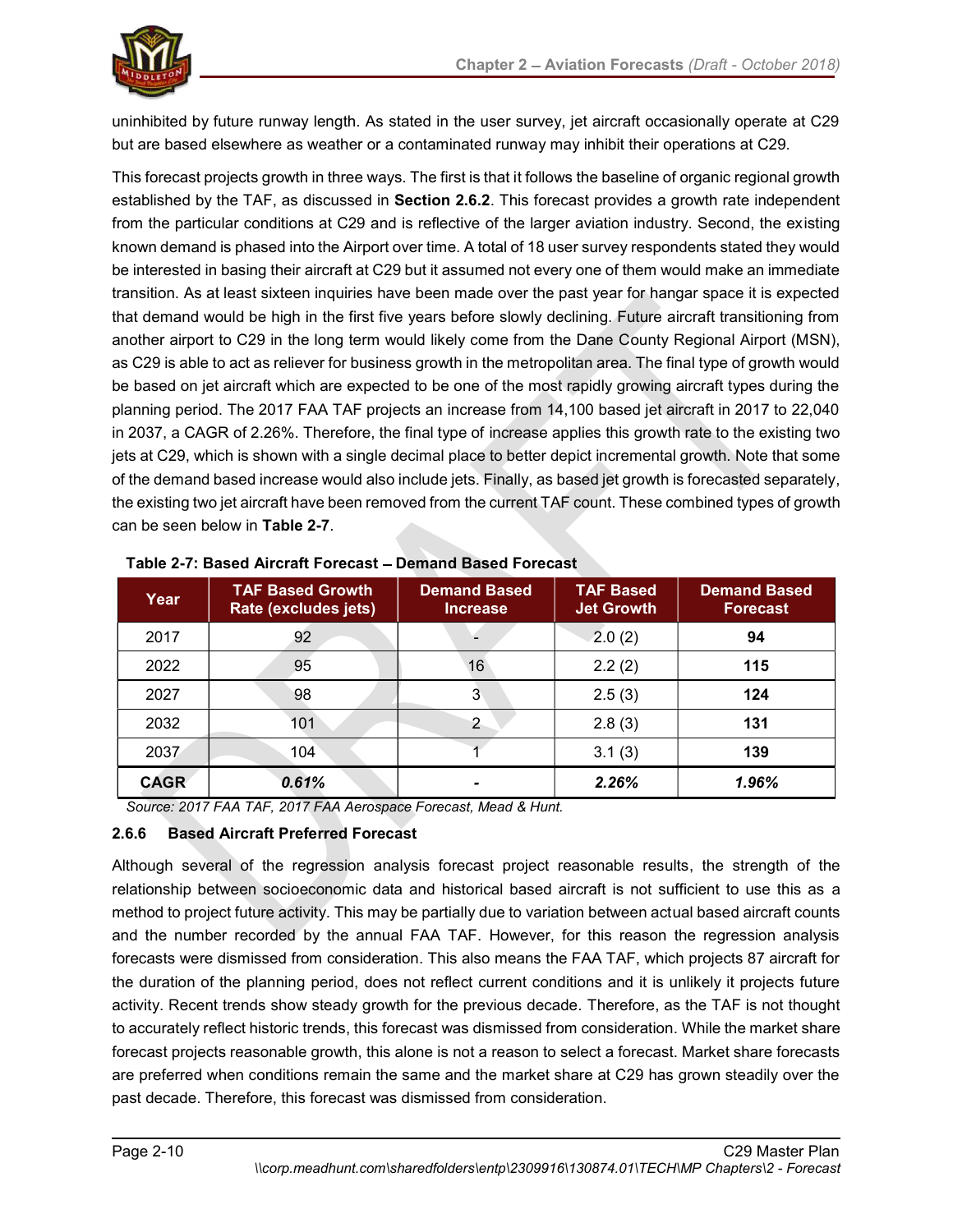

Finally, the two growth rate forecasts each depict a different direction of growth. The 2017 FAA Aerospace forecast depicts a reduction in aircraft based on growth rates applied to individual aircraft types. However, this does not account for changes in the GA community, such as the introduction of light sport aircraft , which are expected to become a larger portion of the fleet in the future. In addition, this forecast does not reflect historical trends. For these reasons it was dismissed from consideration. Finally, the FAA TAF forecast derived from the growth rate of the total based aircraft within the Great Lakes region is used to project future growth at C29. Although this is reflective of the region as a whole it does not account for the particular conditions at C29. As stated in Section 2.6.5, these methodologies are unable to account for the existing demand and limitation due to hangars and runway length. As the demand based forecast is able to account for the current demand at C29 while also considering regional growth reflected in the TAF it is selected as the preferred forecast. Each of the forecasts from this section are presented below in Table 2-8, and Chart 2-3 shows selected forecasts. Please note that the table has been reoriented for space.

| Year                |                                        | 2017 | 2022             | 2027 | 2032 | 2037 | <b>CAGR</b> |
|---------------------|----------------------------------------|------|------------------|------|------|------|-------------|
| <b>FAA TAF</b>      |                                        | 94   | 87               | 87   | 87   | 87   | $-0.39\%$   |
| <b>Market Share</b> |                                        | 94   | 97               | 100  | 103  | 106  | 0.60%       |
|                     | <b>Population</b>                      | 94   | 99               | 105  | 111  | 118  | 1.14%       |
| Regression          | <b>Employment</b>                      | 94   | 98               | 103  | 108  | 113  | 0.92%       |
| <b>Analysis</b>     | <b>Total Personal</b><br><b>Income</b> | 94   | 100 <sub>1</sub> | 106  | 113  | 121  | 1.27%       |
|                     | <b>Income Per Capita</b>               | 94   | 97               | 100  | 103  | 106  | 0.60%       |
| <b>Growth</b>       | <b>FAA Aerospace</b>                   | 94   | 91               | 88   | 85   | 83   | $-0.62%$    |
| Rate                | <b>FAA TAF</b>                         | 94   | 97               | 100  | 103  | 106  | 0.60%       |
|                     | <b>Demand Based (preferred)</b>        | 94   | 115              | 124  | 131  | 139  | 1.96%       |

Table 2-8: Based Aircraft Forecast Summary

Chart 2-3: Based Aircraft Forecast



Source: 2017 FAA TAF, 2017 FAA Aerospace Forecast, Mead & Hunt. Note: The market share and TAF based growth forecast are collocated and are only partially visible.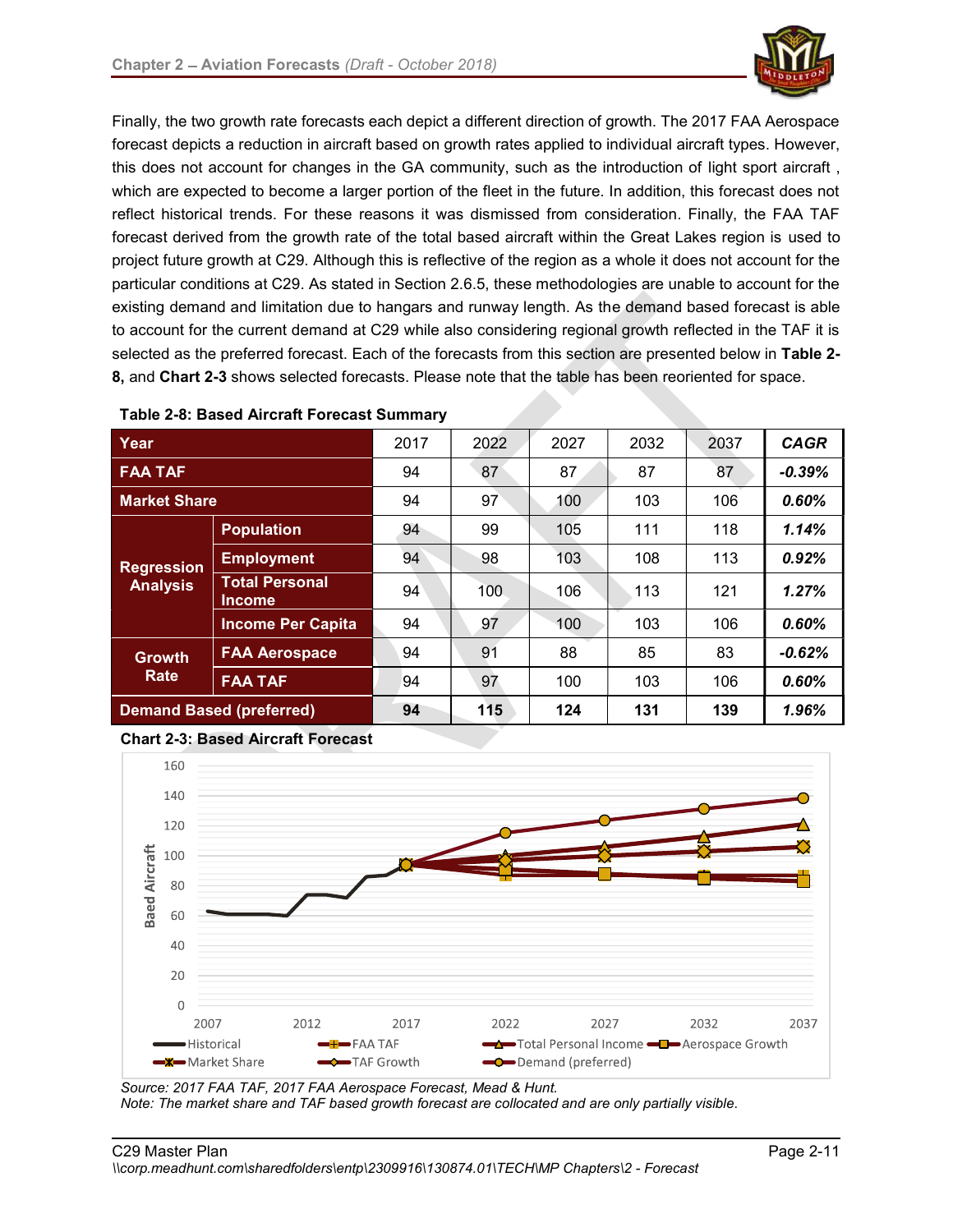

# 2.7 Based Aircraft Fleet Mix

As the type of aircraft based at the Airport will impact the type and location of hangars and other facilities, it is important to consider the specific types of aircraft anticipated at the Airport. It is worth noting that although only two jets are currently based at the Airport, the length of the runway limits the potential for jet aircraft. Although runway length needs will be discussed in greater detail in Chapter 3, Facility Requirements, a potential runway extension would increase the likelihood of jet aircraft based at the Airport. Aviation supports regional business, and nearby Dane County Regional Airport (MSN) shows 18 based jets. The Airport could likely play a reliever role to MSN while also supporting nearby business. Finally, as discussed above, piston aircraft are becoming less common due to their comparative cost to operate. These trends are reflected in the anticipated fleet mix shown below in Table 2-9.

| Year | <b>Single</b> |               | Jet <sub></sub> |               | <b>Multiengine</b> |         | <b>Helicopter</b> |               |              |
|------|---------------|---------------|-----------------|---------------|--------------------|---------|-------------------|---------------|--------------|
|      | #             | $\frac{9}{6}$ | #               | $\frac{9}{6}$ | #                  | %       | #                 | $\frac{9}{6}$ | <b>Total</b> |
| 2017 | 81            | 86.2%         | C.<br>ے         | 2.1%          | 8                  | 8.5%    | 3                 | 3.2%          | 94           |
| 2022 | 97            | 84.0%         | 5               | 4.5%          | 9                  | $7.5\%$ | 5                 | 4.5%          | 115          |
| 2027 | 102           | 82.0%         | 6               | 5.0%          | 10                 | 8.0%    | 6                 | 5.0%          | 124          |
| 2032 | 106           | 80.7%         |                 | 5.3%          | 11                 | 8.5%    |                   | 5.5%          | 131          |
| 2037 | 11            | 79.5%         | 8               | 5.5%          | 13                 | $9.0\%$ |                   | 6.0%          | 139          |

#### Table 2-9: Projected Fleet Mix

# 2.8 General Aviation Operations Forecast

GA operations at the Airport have rebounded since the 2008 recession. In 2007 the FAA TAF recorded 46,308 operations, which later decreased to 40,500 in 2010. However, GA operations have recently began to increase and 2017 saw the first year of recorded growth with 40,945 annual GA operations, which includes both itinerant and local GA operations. This section uses various methodologies to project future GA operations.

# 2.8.1 FAA TAF

The FAA TAF divides operations into air taxi, local, and itinerant GA operations. Air taxi operations can include operations such as unscheduled passenger service on small aircraft and are included in the itinerant operations. The TAF anticipates both of these GA categories to grow steadily during the planning period, as shown in Table 2-10.

#### Table 2-10: GA Operations - FAA TAF

| Year        | <b>Itinerant</b> | Local  | <b>Total</b> |
|-------------|------------------|--------|--------------|
| 2017        | 15,673           | 25,272 | 40,945       |
| 2022        | 16,578           | 26,680 | 43,258       |
| 2027        | 17,529           | 28,171 | 45,700       |
| 2032        | 18,541           | 29,740 | 48,281       |
| 2037        | 19,626           | 31,380 | 51,006       |
| <b>CAGR</b> | 1.13%            | 1.09%  | 1.10%        |

Source: 2017 FAA TAF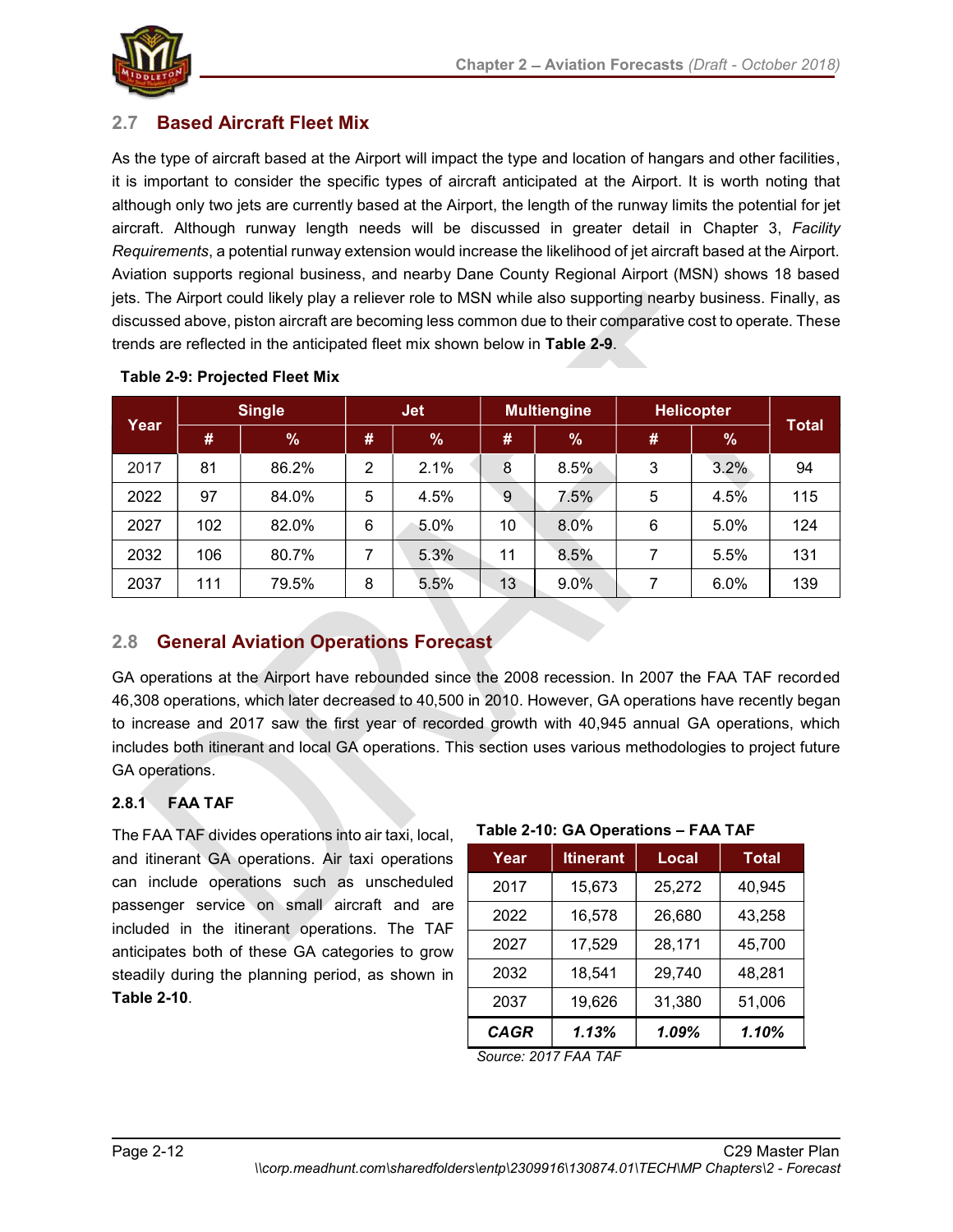

#### 2.8.2 Regression Analysis

Similar to based aircraft, the relationship between socioeconomic conditions and operations were examined. Likewise, the R<sup>2</sup> values, shown in **Table 2-11**, are not sufficient to determine future operations and this methodology was no longer considered.

| Socioeconomic Value                      | $R^2$ Value |
|------------------------------------------|-------------|
| Population                               | 0.13        |
| Total Personal Income*                   | 0.18        |
| Employment                               | 0.18        |
| Income per Capita*                       | 0.12        |
| Multivariate - Population and Employment | 0.10        |
| Source: Woode & Doole Inc                |             |

#### Table 2-11: GA Operations - Regression Analysis

Source: Woods & Poole Inc.

#### 2.8.3 Growth Rate

The 2017 FAA Aerospace projects operations based on the specific type of operation and this methodology applies these growth rates to the itinerant and local operations. This results in modest growth for the duration of the planning period, as seen in Table 2-12.

| Year        | <b>Itinerant</b> | <b>Local</b> | <b>Total</b> |
|-------------|------------------|--------------|--------------|
| 2017        | 15,673           | 25,272       | 40,945       |
| 2022        | 15,887           | 25,738       | 41,625       |
| 2027        | 16,104           | 26,213       | 42,317       |
| 2032        | 16,324           | 26,697       | 43,021       |
| 2037        | 16,547           | 27,190       | 43,736       |
| <b>CAGR</b> | 0.27%            | 0.37%        | 0.33%        |

Table 2-12: GA Operations - Growth Rate

Source: 2017 FAA Aerospace Forecast

#### 2.8.4 Operations Per Based Aircraft

An Operations Per Based Aircraft (OPBA) forecast uses the current number of aircraft at the airport as a benchmark to project the total number of operations at the Airport. FAA Order 5090.3C, Field Formulation of the National Plan of Integrated Airport Systems (NPIAS), states that "a general guideline is 250 operations per based aircraft for rural GA airports, 350 operations per based aircraft for busier GA airports, and 450 operations per based aircraft for busy reliever airports." Due to the location of C29 near MSN and the City of Madison, the Airport would fall in the final category. A review of the TAF for the past five years also indicates than an average of 503 annual operations has occurred per based aircraft. In order to provide a more conservative number in agreement with the guidance, 450 operations have been applied to the preferred based aircraft forecast below in Table 2-13.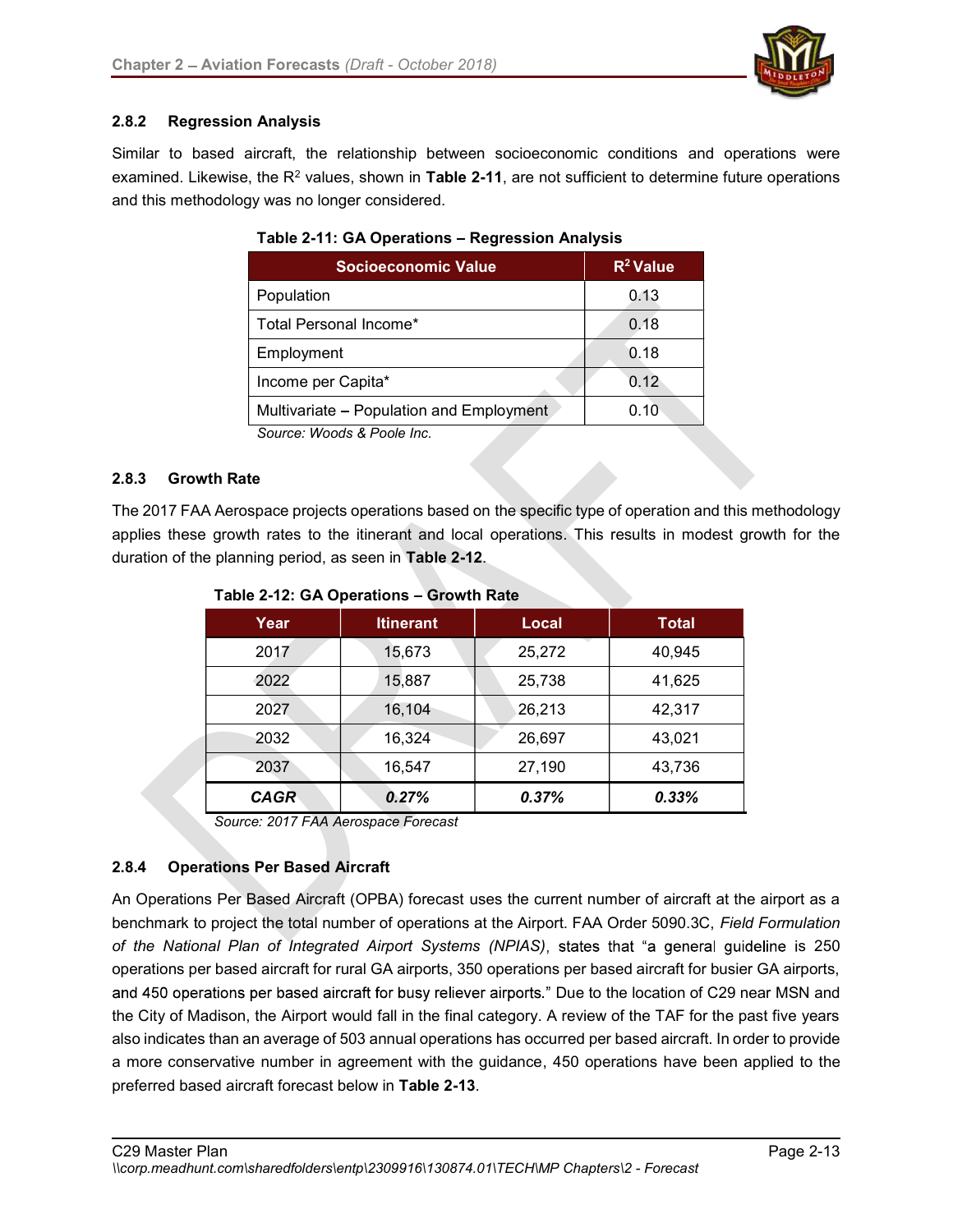| Year        | <b>Based Aircraft</b> | <b>GA Operations</b> |
|-------------|-----------------------|----------------------|
| 2017        | 94                    | 40,945               |
| 2022        | 115                   | 51,750               |
| 2027        | 124                   | 55,800               |
| 2032        | 131                   | 58,950               |
| 2037        | 139                   | 62,550               |
| <b>CAGR</b> | 1.96%                 | 2.14%                |
|             | $\sim$<br>.           |                      |

| Table 2-13: GA Operations Forecasts - OPBA |  |
|--------------------------------------------|--|
|--------------------------------------------|--|

Source: 2017 FAA TAF, basedaircraft.com, Mead & Hunt

#### 2.8.5 GA Operations Preferred Forecast

This section selects a preferred GA operations forecast and the forecasts presented in this section can be seen in Table 2-14 and Chart 2-4. While the growth rate methodology results in a reasonable, if modest, growth for the duration of the planning period, it relies on national trends that may not reflect local conditions. The regression forecasts account for local conditions but a meaningful relationship between socioeconomic activity and GA operations was not established, although the regression analysis employment-based forecast is shown as an example. The TAF projects future operations growing by 1.10 percent for the duration of the planning period. However, similar to the based aircraft forecast, these methodologies are unable to account for existing constraints on the Airport. As the number of based aircraft increase it is reasonable that the number of operations would also increase. For this reason, the OPBA forecast is selected as the preferred forecast.

| Year        | <b>FAA TAF</b> | <b>Growth Rate</b> | <b>Regression -</b><br><b>Employment</b> | <b>OPBA</b><br>(preferred) |
|-------------|----------------|--------------------|------------------------------------------|----------------------------|
| 2017        | 40,945         | 40,945             | 40,945                                   | 40,945                     |
| 2022        | 43,258         | 41,625             | 44,558                                   | 51,750                     |
| 2027        | 45,700         | 42,317             | 45,117                                   | 55,800                     |
| 2032        | 48,281         | 43,021             | 45,643                                   | 58,950                     |
| 2037        | 51,006         | 43,736             | 46,099                                   | 62,550                     |
| <b>CAGR</b> | 1.10%          | 0.33%              | 0.59%                                    | 2.14%                      |

#### Table 2-14: GA Operations Forecasts

Source: 2017 FAA TAF, 2017 FAA Aerospace Forecast, basedaircraft.com, Mead & Hunt

.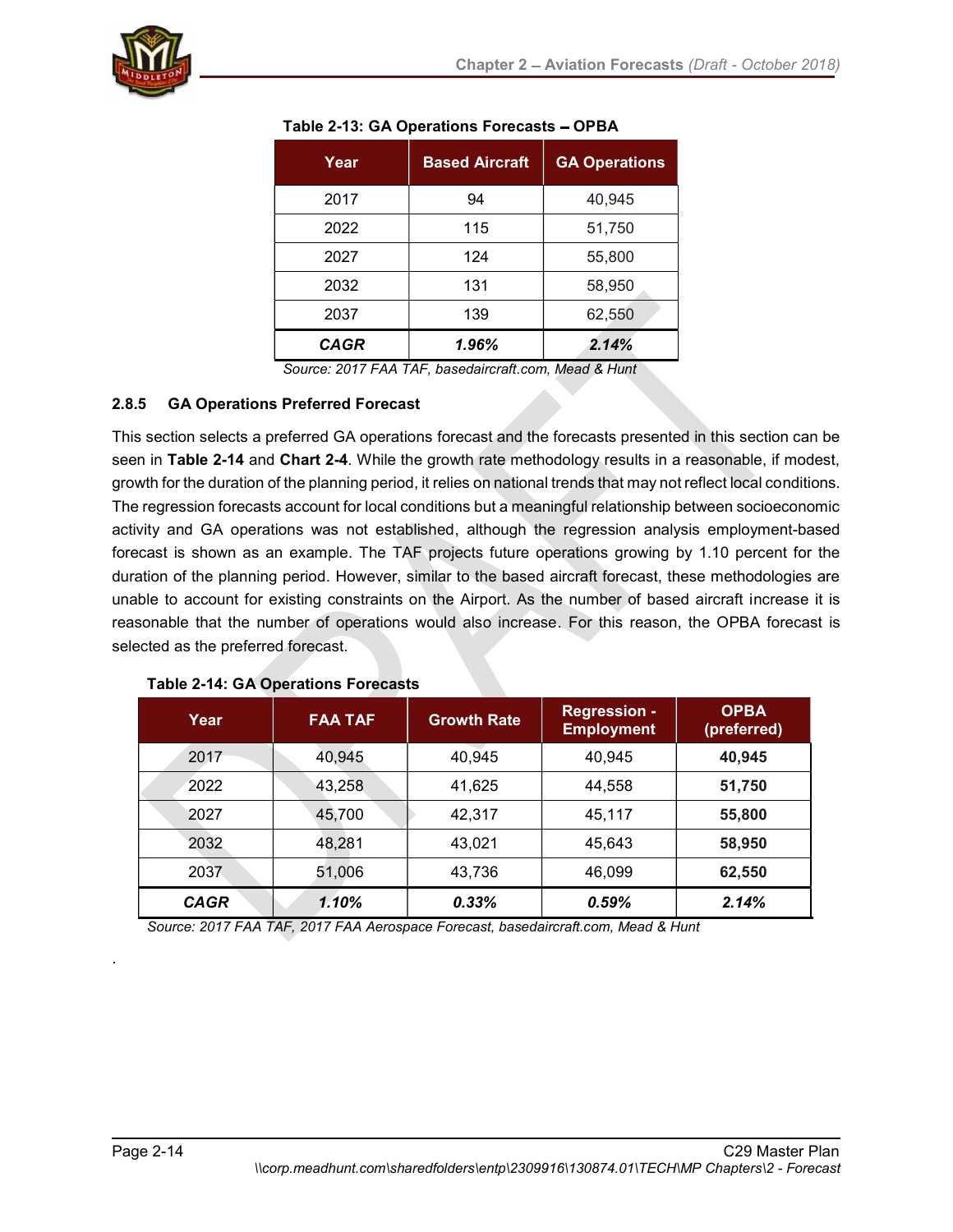



Chart 2-4: GA Operations Forecasts



Military operations have historically made up a small portion of total operations at C29 and have remained less than one percent of annual operations for the past decade. As military operations are driven more by national security policy decisions and the local mission requirements of nearby military units, instead of economic factors or local conditions, the TAF is the preferred forecast for military operations. The 2017 TAF projects 10 annual military operations for the duration of the planning period.

# 2.10 Commercial Operations Forecast

Air taxi activity has remained steady at approximately 2,500 annual operations for the past decade, or approximately 5 percent of total operations. As turbine aircraft become increasingly common, it is expected that air taxi operations will grow in the future. The 2017 FAA Aerospace Forecast projects that the total GA and air taxi fleet will increase modestly, with piston aircraft decreasing and turbine aircraft, including helicopters, compensating for this decline. Hours flown are anticipated to increase 0.94 percent over the planning period and this growth has been applied to existing air taxi operations in Table 2-15.

| Year        | <b>Aerospace Forecast</b> |  |  |  |
|-------------|---------------------------|--|--|--|
| 2017        | 2,500                     |  |  |  |
| 2022        | 2,620                     |  |  |  |
| 2027        | 2,745                     |  |  |  |
| 2032        | 2,877                     |  |  |  |
| 2037        | 3,014                     |  |  |  |
| <b>CAGR</b> | 0.94%                     |  |  |  |

#### Table 2-15: Air Taxi Operations Forecast

Source: 2017 FAA TAF, 2017 FAA Aerospace Forecast, Mead & Hunt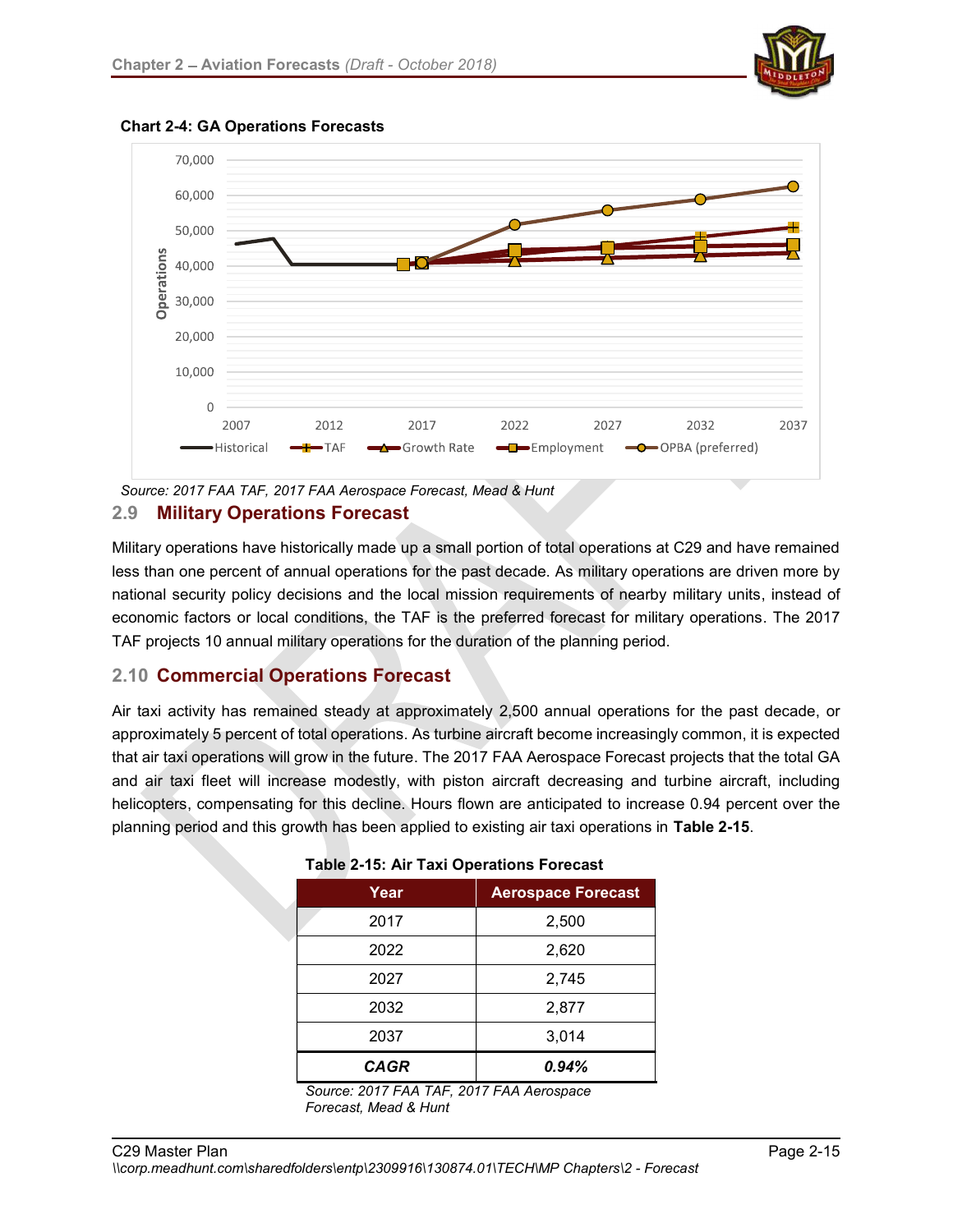

# 2.11 Instrument Operations Forecast

Instrument operations provide equipped aircraft with either radio or global positioning signals to navigate and conduct approaches to runways during poor weather conditions. Most instrument operations are conducted by commercial operators as recreational pilots are less likely to fly during poor weather conditions. In order to project future instrument operations, the average annual instrument operations from the past decade was applied to total operations. This process can be seen in Table 2-16.

| Year    | <b>IFR Operations</b> |      | <b>VFR Operations</b> |       | <b>Total</b>      |
|---------|-----------------------|------|-----------------------|-------|-------------------|
|         | #                     | %    | #                     | %     | <b>Operations</b> |
| 2007    | 2,528                 | 5.5% | 43,780                | 94.5% | 46,308            |
| 2008    | 3,276                 | 7.0% | 43,751                | 93.0% | 47,027            |
| 2009    | 3,196                 | 6.7% | 44,562                | 93.3% | 47,758            |
| 2010    | 3,396                 | 8.4% | 37,104                | 91.6% | 40,500            |
| 2011    | 3,042                 | 7.5% | 37,458                | 92.5% | 40,500            |
| 2012    | 3,084                 | 7.6% | 37,416                | 92.4% | 40,500            |
| 2013    | 2,878                 | 7.1% | 37,622                | 92.9% | 40,500            |
| 2014    | 2,716                 | 6.7% | 37,784                | 93.3% | 40,500            |
| 2015    | 3,206                 | 7.9% | 37,294                | 92.1% | 40,500            |
| 2016    | 2,740                 | 6.8% | 37,760                | 93.2% | 40,500            |
| 2017    | 2,624                 | 6.4% | 38,321                | 93.6% | 40,945            |
| Average | 2,971                 | 7.0% | 39,350                | 93.0% | 42,322            |
| 2022    | 3,623                 | 7.0% | 48,137                | 93.0% | 51,760            |
| 2027    | 3,907                 | 7.0% | 51,903                | 93.0% | 55,810            |
| 2032    | 4,127                 | 7.0% | 54,833                | 93.0% | 58,960            |
| 2037    | 4,379                 | 7.0% | 58,181                | 93.0% | 62,560            |

#### Table 2-16: Instrument Operations Forecast

Source: Traffic Flow Management System Counts (TFMSC) Database Note: Totals include military aircraft and therefore differ from Table 2-14

# 2.12 Jet Operations

Operations by business jet aircraft are often the most demanding at GA airports. These aircraft will impact runway length, taxiway and taxilane widths, and other facilities. This section discusses the existing and future jet operations before selecting a design aircraft in the following section.

#### 2.12.1 Historic Jet Operations

Jet, or turbine, operations are surveyed through the use of the FAA Traffic Flow Management System (TFMSC) Database, which provides detailed information on operations that file a flight plan, as do the vast majority of jet operations. Jet operations over the past decade are shown in Chart 2-5. Although punctuated by years of high activity, such as 2008 and 2010, jet operations have otherwise remained relatively stable with a modest increase from 448 operations in 2007 to 616 to 2017.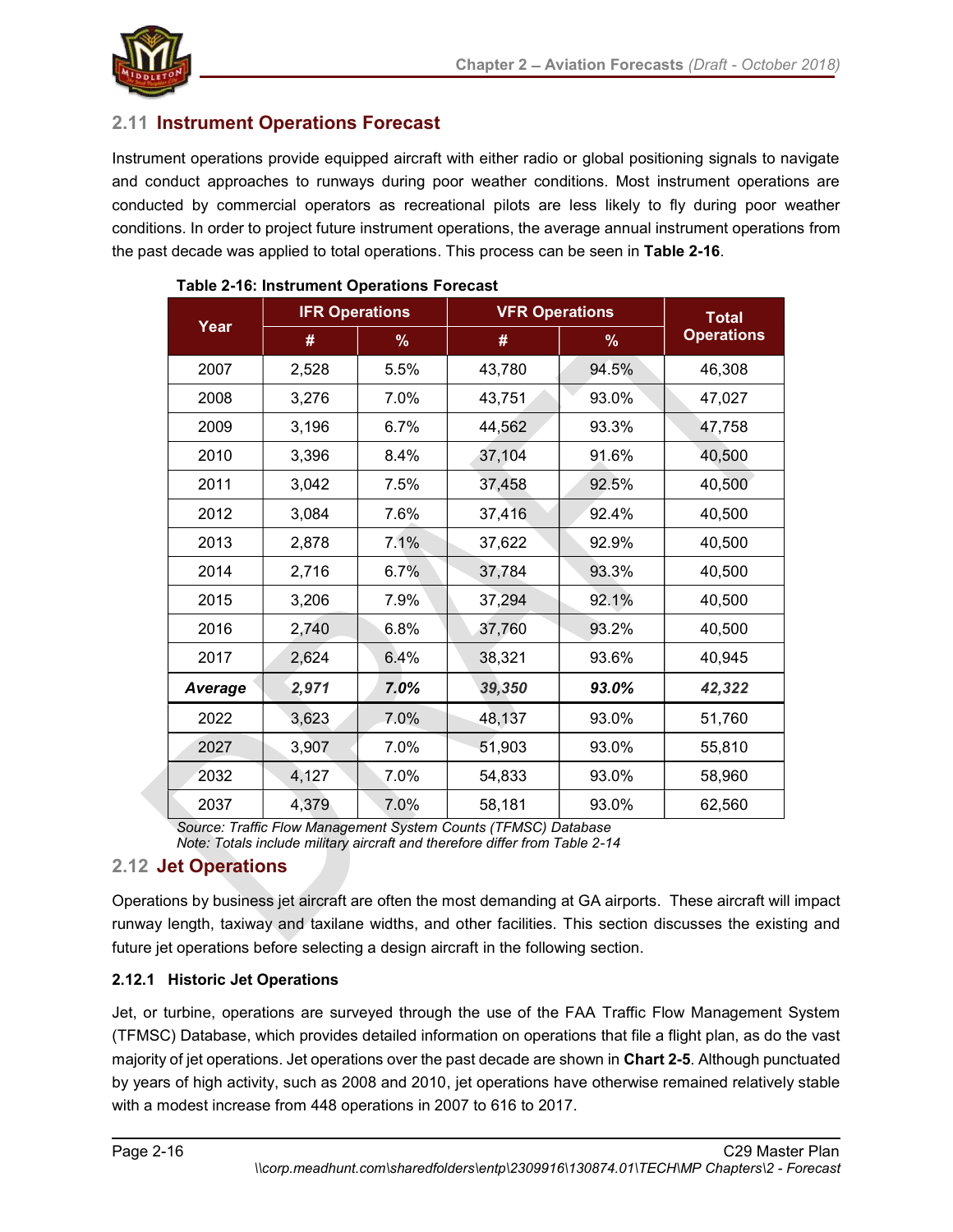



Chart 2-5: Historical Jet Operations

#### 2.12.2 Future Jet Operations

Operations of turbine aircraft are anticipated to increase in the future as business aviation becomes more prominent. The 2017 FAA Aerospace Forecast states the following on this topic:

Operations at FAA and contract towers are forecast to increase 0.8 percent a year over the forecast period with commercial activity growing at five times the rate of noncommercial activity. The growth in U.S. airline and business aviation activity is the primary driver. Large and medium hubs will see much faster increases than small and non-hub airports, largely due to the commercial nature of their operations

As C29 is a comparatively smaller airport, it is expected that total operations growth will remain modest, but that turbine and business aviation will increase at a more rapid rate. As turbine operations are usually closely tied to business growth in the area, the methodologies in this section use federal forecasts and local socioeconomic data, as available, that reflect potential business growth.

#### Growth Rate

Although the turbine fleet is expected to only grow modestly, the 2017 FAA Aerospace Forecast expects new aircraft to fly more often and conduct additional operations per year. National fixed-wing turbine hours are compared to existing operations and the growth rate from each respective period is applied to C29 jet operations. This forecast assumes that the ratio of operations to hours flown will remain constant for the planning period and is shown in Table 2-17.

| Year | C29 Jet<br><b>Operations</b> | <b>National</b><br><b>Turbine Hours</b><br>Flown* |
|------|------------------------------|---------------------------------------------------|
| 2017 | 616                          | 6,983                                             |
| 2022 | 706                          | 8,007                                             |
| 2027 | 789                          | 8,949                                             |
| 2032 | 888                          | 10,070                                            |
| 2037 | 966                          | 11,296                                            |
| CAGR | 2.43%                        | 2.43%                                             |

Source: 2017 FAA Aerospace Forecast, Mead & Hunt Notes: Operations are for fixed-wing turbine aircraft only and are in thousands of hours

Source: TFMSC Database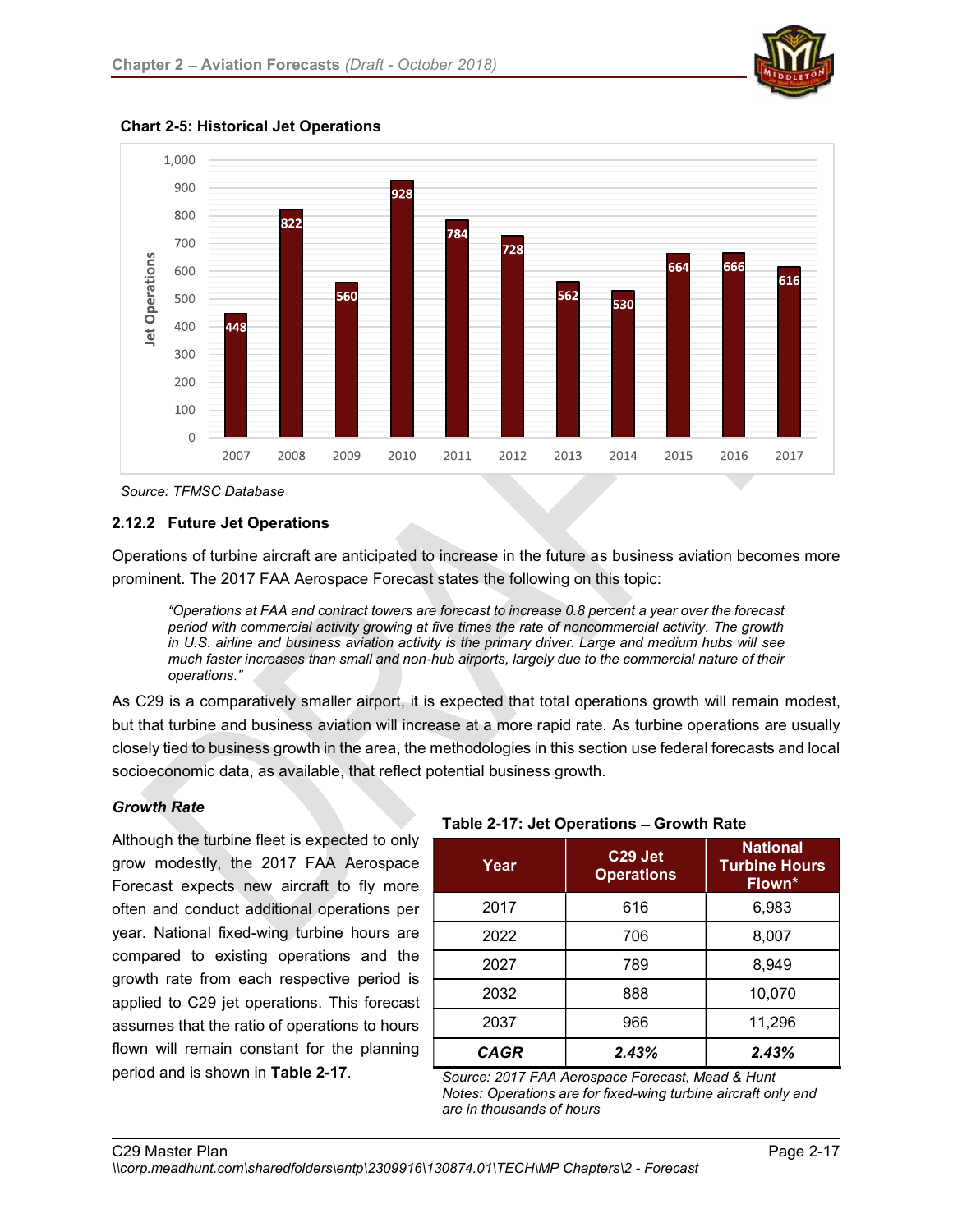

#### Operations Ratio

As the number of operations may not increase at the same rate as hours flown, this alternative methodology establishes a ratio of operations to hours flown. In the past five years there was an average of 0.0931 jet operations for every 1,000 jet hours flown nationally. This ratio is applied to future national trends in Table 2-18 and results in 1,052 operations by 2037.

| Year        | <b>C29 Jet Operations</b> | <b>National Turbine</b><br><b>Hours Flown*</b> | <b>Average Operations</b><br>per 1,000 hours |
|-------------|---------------------------|------------------------------------------------|----------------------------------------------|
| 2010        | 928                       | 5700                                           | 0.1628                                       |
| 2011        | 784                       | 5871                                           | 0.1335                                       |
| 2012        | 728                       | 6151                                           | 0.1184                                       |
| 2013        | 562                       | 6076                                           | 0.0925                                       |
| 2014        | 530                       | 6494                                           | 0.0816                                       |
| 2015        | 664                       | 6375                                           | 0.1042                                       |
| 2016        | 666                       | 6712                                           | 0.0992                                       |
| 2017        | 616                       | 6,983                                          | 0.0882                                       |
| Average     | N/A                       | N/A                                            | 0.0931                                       |
| 2022        | 746                       | 8,007                                          |                                              |
| 2027        | 834                       | 8,949                                          | .0931                                        |
| 2032        | 938                       | 10,070                                         |                                              |
| 2037        | 1,052                     | 11,296                                         |                                              |
| <b>CAGR</b> | 2.71%                     | 2.43%                                          | .0931                                        |

#### Table 2-18: Jet Operations - Growth Rate

Source: 2017 FAA Aerospace Forecast, Mead & Hunt

#### Regression Analysis

Similar to previous regression analysis forecasts, this methodology compares jet operations to local socioeconomic data to establish a relationship. The relationship between each of the tested variables is shown in Table 2-19. Although the relationship is low for each of these variables, it should be noted that the lower number of jet operations and

#### Table 2-19: Jet Operations - Regression Analysis

| <b>Socioeconomic Value</b> | $R^2$ Value |
|----------------------------|-------------|
| Total Personal Income*     | 0.10        |
| Employment                 | 0.06        |
| Income per Capita*         | 0.06        |
| Total Earnings*            | 0.07        |

Source: Woods & Poole Inc.

limited 10-year period of data used makes it more difficult to establish a reliable relationship to the surrounding community and does not necessarily depict the long-term relationship between business aviation and the community.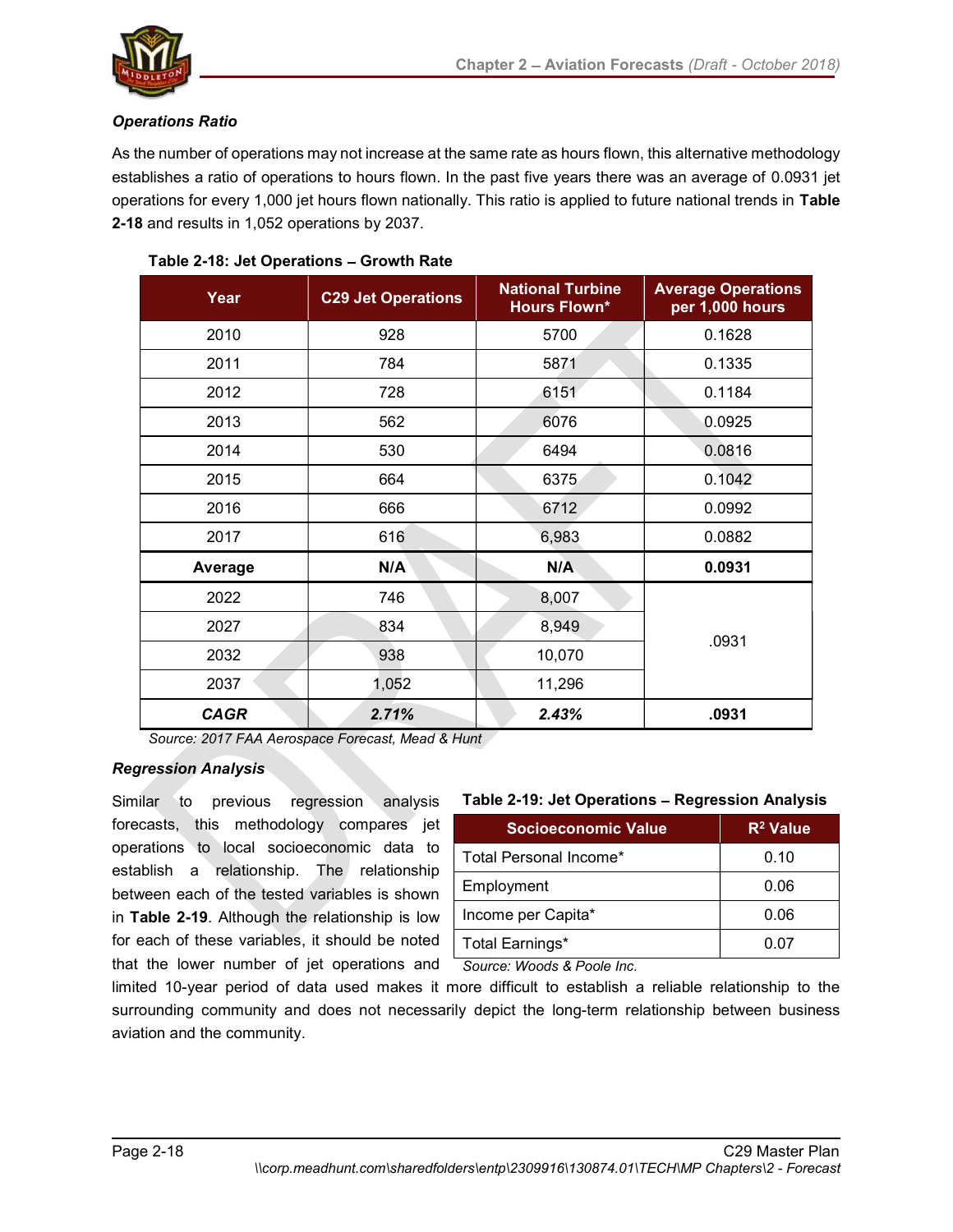

#### Jet Operations Preferred Forecast

As the regression analysis does not establish reliable trends with local conditions, that methodology was not considered. While the turbine fleet is expected to increase over time, the growth rate may not perfectly mirror the hours flown by the national fleet, as hours may vary by particular aircraft and mission type. Therefore, the growth rate forecast was no longer considered. Finally, while the operations ratio forecast is not able to perfectly account for the variation in hours flown by aircraft, this problem is mitigated by taking the average from the past five years and applying it to local operations. This forecast also aligns with expected local trends and is therefore selected as the preferred forecast.

#### 2.13 Peak Operations Forecast

Annual forecasts of aircraft operations may not adequately describe the complex needs of airport facilities. Annual metrics are only useful when activity tends to be evenly distributed over the hours, days, and months of the year. However, most airports have peak periods when demand surpasses annual averages. As a result, it is important to identify and forecast peak period activity levels. Peak forecasts are presented in the following sections so that Chapter 3, Facility Requirements, can determine what facilities will be required to accommodate the peak demand. However, if planning is contingent on the absolute busiest periods of activity, it can lead to overestimation, overspending, and inefficiencies. As a result, these peak activity forecasts focus on the average day during the peak months for passenger and aircraft activity, rather than the absolute peak day. Peak activity forecasts should identify the "design hour" flow of aircraft. The design hour is an estimate of the peak hour of the average day of the busiest month. This approach provides sufficient facility capacity for most days of the year. The first step in this process is to determine the peak month. During the previous decade July was most frequently the peak month, with an average of 12.0 percent of annual enplanements, as shown in Table 2-20.

|              | Year  |       |       |       |       |       |       |       |       |       |       |
|--------------|-------|-------|-------|-------|-------|-------|-------|-------|-------|-------|-------|
| <b>Month</b> | 2007  | 2008  | 2009  | 2010  | 2011  | 2012  | 2013  | 2014  | 2015  | 2016  | 2017  |
| Jan          | 6.1%  | 4.3%  | 5.3%  | 6.3%  | 5.8%  | 6.1%  | 6.8%  | 4.2%  | 5.0%  | 5.2%  | 4.6%  |
| Feb          | 5.9%  | 4.5%  | 5.1%  | 4.6%  | 5.0%  | 6.0%  | 5.3%  | 4.8%  | 4.9%  | 6.1%  | 5.8%  |
| Mar          | 8.5%  | 8.2%  | 6.0%  | 7.5%  | 7.0%  | 7.8%  | 7.3%  | 6.5%  | 8.2%  | 7.1%  | 6.4%  |
| Apr          | 8.2%  | 8.3%  | 5.9%  | 9.5%  | 7.6%  | 9.0%  | 5.5%  | 7.3%  | 8.6%  | 8.2%  | 8.6%  |
| May          | 10.6% | 9.3%  | 11.1% | 9.9%  | 9.3%  | 10.2% | 10.8% | 11.5% | 9.6%  | 9.5%  | 10.4% |
| Jun          | 10.5% | 9.2%  | 11.1% | 11.3% | 11.2% | 10.3% | 11.0% | 11.0% | 10.2% | 10.5% | 10.0% |
| Jul          | 11.5% | 11.6% | 11.5% | 10.4% | 11.5% | 13.3% | 12.1% | 15.2% | 13.5% | 11.4% | 9.6%  |
| Aug          | 9.2%  | 13.5% | 11.7% | 13.0% | 10.2% | 10.2% | 15.7% | 12.9% | 10.2% | 11.9% | 10.4% |
| Sep          | 10.5% | 9.7%  | 12.6% | 10.2% | 10.3% | 10.8% | 11.4% | 10.6% | 9.8%  | 11.0% | 13.2% |
| Oct          | 10.2% | 14.3% | 9.4%  | 10.8% | 11.2% | 8.5%  | 9.6%  | 5.7%  | 12.5% | 11.2% | 9.9%  |
| Nov          | 10.2% | 7.3%  | 9.6%  | 8.7%  | 9.9%  | 8.7%  | 7.1%  | 7.6%  | 6.7%  | 6.5%  | 9.9%  |
| Dec          | 4.7%  | 4.1%  | 5.9%  | 4.2%  | 6.7%  | 5.2%  | 4.4%  | 6.9%  | 5.8%  | 6.4%  | 5.9%  |

#### Table 2-20: Historic Monthly Operations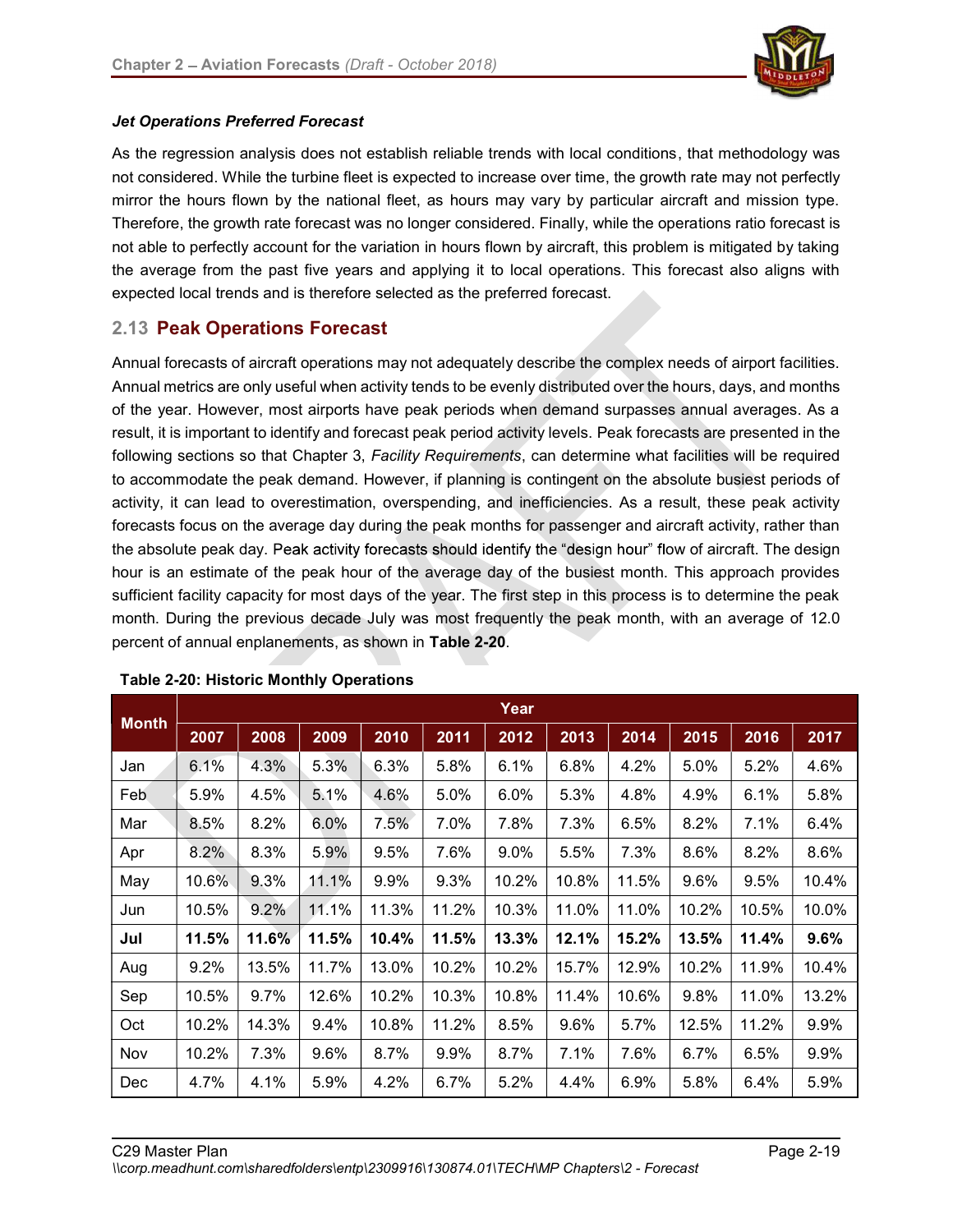

The peak month percentage share of operations is applied to the total annual operations expected at the Airport through 2037. The peak month operations are then divided by 31, as there are 31 days in July, to determine operations during the average day of the peak month. Finally, 25 percent of operations are believed to occur during the peak hour of this day. This process can be seen in Table 2-21 and results in an increase from 40 peak hour operations in 2017 to 61 peak hour operations in 2037.

| Year | Annual<br><b>Operations</b> | <b>Peak Month</b><br>% of Total | <b>Peak Month</b><br><b>Operations</b> | <b>Average Day</b><br><b>Peak Month</b> | Peak Hour % | <b>Peak Hour</b> |
|------|-----------------------------|---------------------------------|----------------------------------------|-----------------------------------------|-------------|------------------|
| 2017 | 40,955                      | 12.0%                           | 4,915                                  | 159                                     | 25%         | 40               |
| 2022 | 51,760                      | 12.0%                           | 6,211                                  | 200                                     | 25%         | 50               |
| 2027 | 55,810                      | 12.0%                           | 6,697                                  | 216                                     | 25%         | 54               |
| 2032 | 58,960                      | 12.0%                           | 7,075                                  | 228                                     | 25%         | 57               |
| 2037 | 62,560                      | 12.0%                           | 7,507                                  | 242                                     | 25%         | 61               |

# Table 2-21: Forecasted Peak Activity

# 2.14 Critical Aircraft

To identify the appropriate design parameters for a runway and many associated facilities, aircraft are categorized by dimensions and performance, as well as the Runway Design Code (RDC). The RDC contains three separate parts—Aircraft Approach Category (AAC), Airplane Design Groups (ADG), and Runway Visual Range (RVR)—shown in Table 2-22. The first component is the AAC and is designated by a letter that corresponds to the approach speed of an aircraft. The second component is the ADG and is represented by a Roman numeral based on the aircraft tail height and wingspan. When there is a conflict between the tail height and the wingspan, the more restrictive or higher group identifier is used. Finally, runway approach visibility minimums are expressed as the RVR in feet equal to quarter mile increments; however, this last component is not descriptive of aircraft characteristics. These categories are used throughout this Master Plan when discussing existing restrictions and determining the future critical aircraft.

|              | <b>Aircraft Approach Category</b><br>(AAC) |            | <b>Airplane Design Groups</b><br>(ADG) |                  |            | <b>Runway Visual Range</b><br>(RVR) |
|--------------|--------------------------------------------|------------|----------------------------------------|------------------|------------|-------------------------------------|
| <b>AAC</b>   | <b>Approach Speed</b>                      | <b>ADG</b> | <b>Tail Height</b>                     | Wingspan         | <b>RVR</b> | <b>Visibility</b>                   |
| A            | $< 91$ knots                               |            | $<$ 20 feet                            | $<$ 49 feet      | 1600       | 1/4                                 |
| B            | > 91 knots, < 121 knots                    | Ш          | $20 - 29$ feet                         | $49 - 78$ feet   | 2400       | 1/2                                 |
| $\mathsf{C}$ | $\geq$ 121 knots, < 141 knots              | III        | $30 - 44$ feet                         | 79 – 117 feet    | 3200       | 5/8                                 |
| D            | > 141 knots, < 166 knots                   | IV         | $45 - 59$ feet                         | $118 - 170$ feet | 4000       | 3/4                                 |
| Е            | $>$ 166 knots                              | v          | $60 - 65$ feet                         | $171 - 213$ feet | 4500       | 7/8                                 |
|              |                                            | VI         | $66 - 79$ feet                         | $214 - 261$ feet | 5000       |                                     |

Source: FAA Advisory Circular 150/5300-13A, Airport Design

As jet operations are the most demanding at the Airport, the past 10 years of turbine operations are shown in Chart 2-6 divided by RDC. Note that C-II and C-III operations are not shown due to scale and average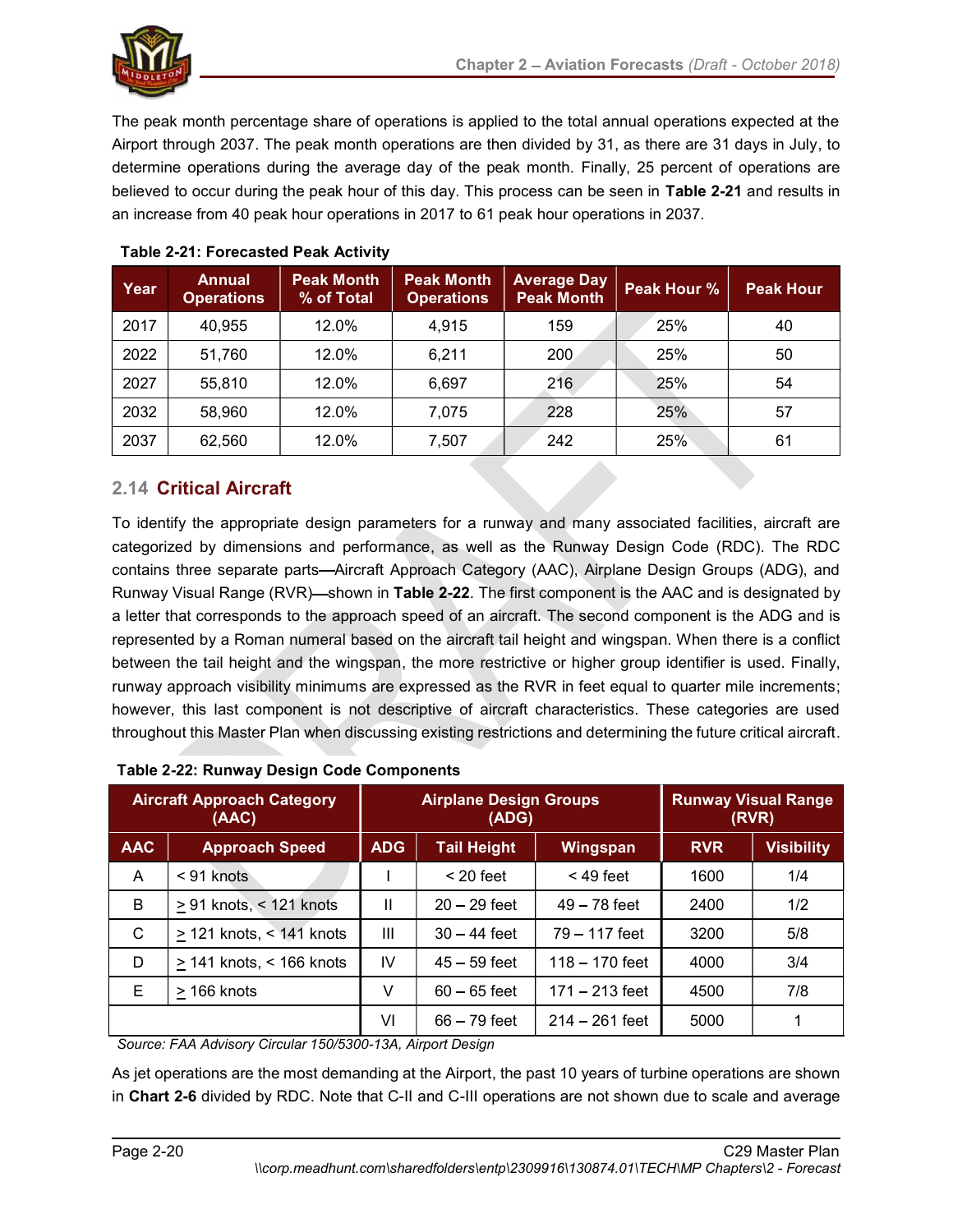

approximately two operations or less per year. The most prominent jet or turbine operations are in the B-I and B-II categories. B-I aircraft include small jets and turboprop aircraft, such as the Cessna Citation Mustang and Beech King Air 90, while the B-II category includes medium business jets, such as the Cessna Citation XLS, and larger turboprop aircraft, such as the Super King Air 350. It should be noted, however, that the existing runway length limits the ability for jet aircraft to operate at the Airport and does not necessarily reflect true demand.

The 2008 ALP shows the critical aircraft as a B-II RDC. Typically, 500 annual operations are required by an aircraft, or family of aircraft, to be designated as the critical aircraft. Although the B-II category operations do not currently meet this standard alone, when combined with other aircraft at least as demanding as B-I aircraft, this standard has been met annually since 2014. In addition, the current runway length does not allow for a high number of jet operations. Based on the anticipated jet operations forecast and national trends anticipating further growth in the turbine category, the B-II aircraft family is selected as the critical aircraft family.





Source: TFMSC Database Notes: C-II and C-III operations are not shown due to scale.

# 2.15 Forecast Summary and TAF Comparison

Operations at C29 have remained stable after experiencing a decline around the 2008 recession. Jet operations have increased in recent years in conjunction with national trends, and future operations will likely be comprised of a higher percentage of turbine operations as business operations continue to increase. Total operations are expected to increase at a modest 1.10 percent CAGR compared to 2.71 percent for jet operations. A summary of the forecasts presented in this chapter are shown and compared to the FAA TAF in Tables 2-23 and 2-24.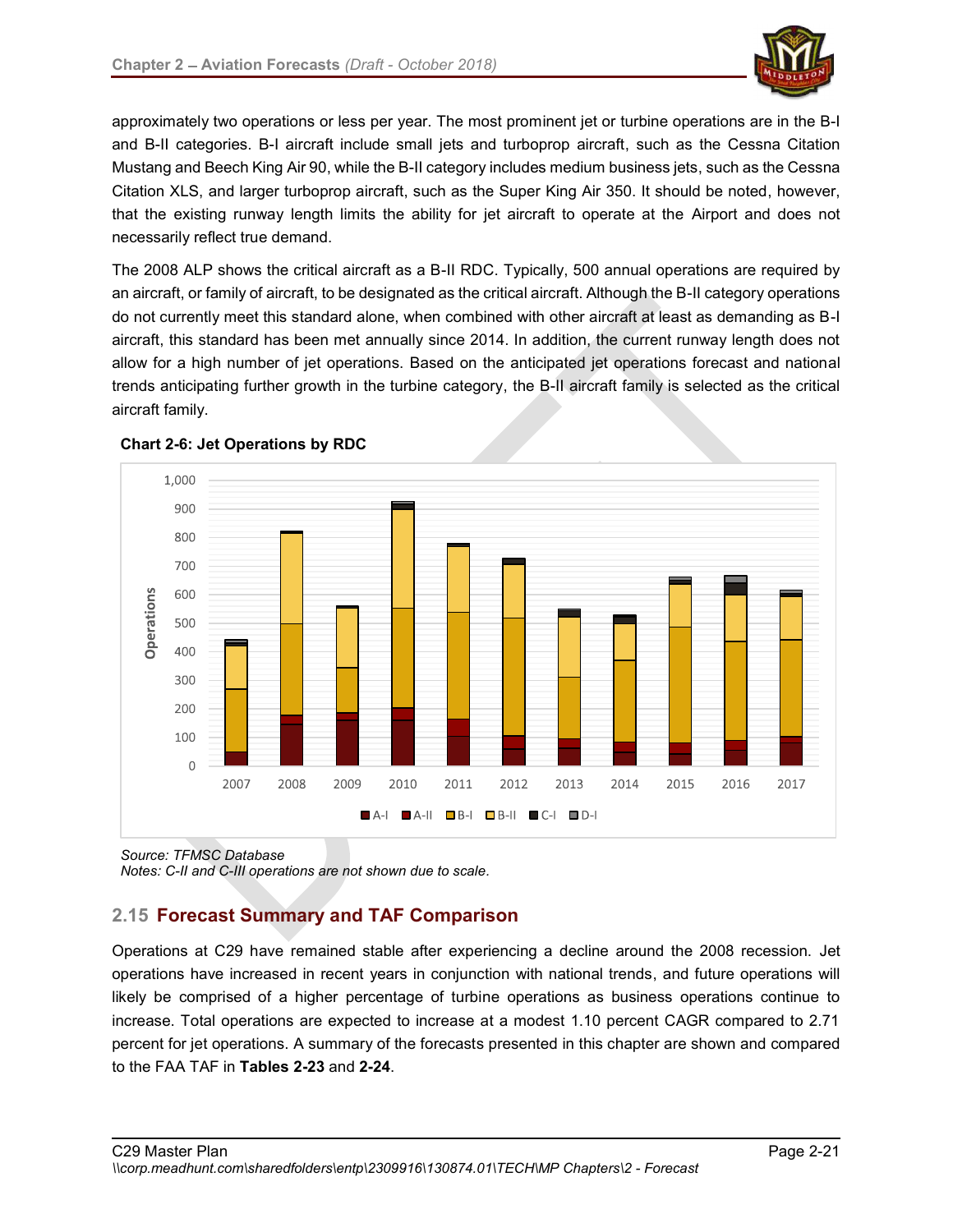

# Table 2-23: C29 MP and TAF Comparison

| <b>Activity</b>              | Year | <b>MP Forecast</b> | <b>TAF</b> | <b>MPF/TAF</b> |
|------------------------------|------|--------------------|------------|----------------|
| <b>Based Aircraft</b>        |      |                    |            |                |
| Base yr.                     | 2017 | 94                 | 87         | 8.05%          |
| Base yr. + 5yrs.             | 2022 | 115                | 87         | 32.18%         |
| Base yr. + 10yrs.            | 2027 | 124                | 87         | 42.53%         |
| Base yr. + 15yrs.            | 2032 | 131                | 87         | 50.57%         |
| <b>Commercial Operations</b> |      |                    |            |                |
| Base yr.                     | 2017 | 2,500              | 2,500      | $0.00\%$       |
| Base yr. + 5yrs.             | 2022 | 2,620              | 2,500      | 4.80%          |
| Base yr. + 10yrs.            | 2027 | 2,745              | 2,500      | 9.80%          |
| Base yr. + 15yrs.            | 2032 | 2,877              | 2,500      | 15.08%         |
| <b>Total Operations</b>      |      |                    |            |                |
| Base yr.                     | 2017 | 40,955             | 40,955     | $0.00\%$       |
| Base yr. + 5yrs.             | 2022 | 51,760             | 43,268     | 19.63%         |
| Base yr. + 10yrs.            | 2027 | 55,810             | 45,710     | 22.10%         |
| Base yr. + 15yrs.            | 2032 | 58,960             | 48,291     | 22.09%         |